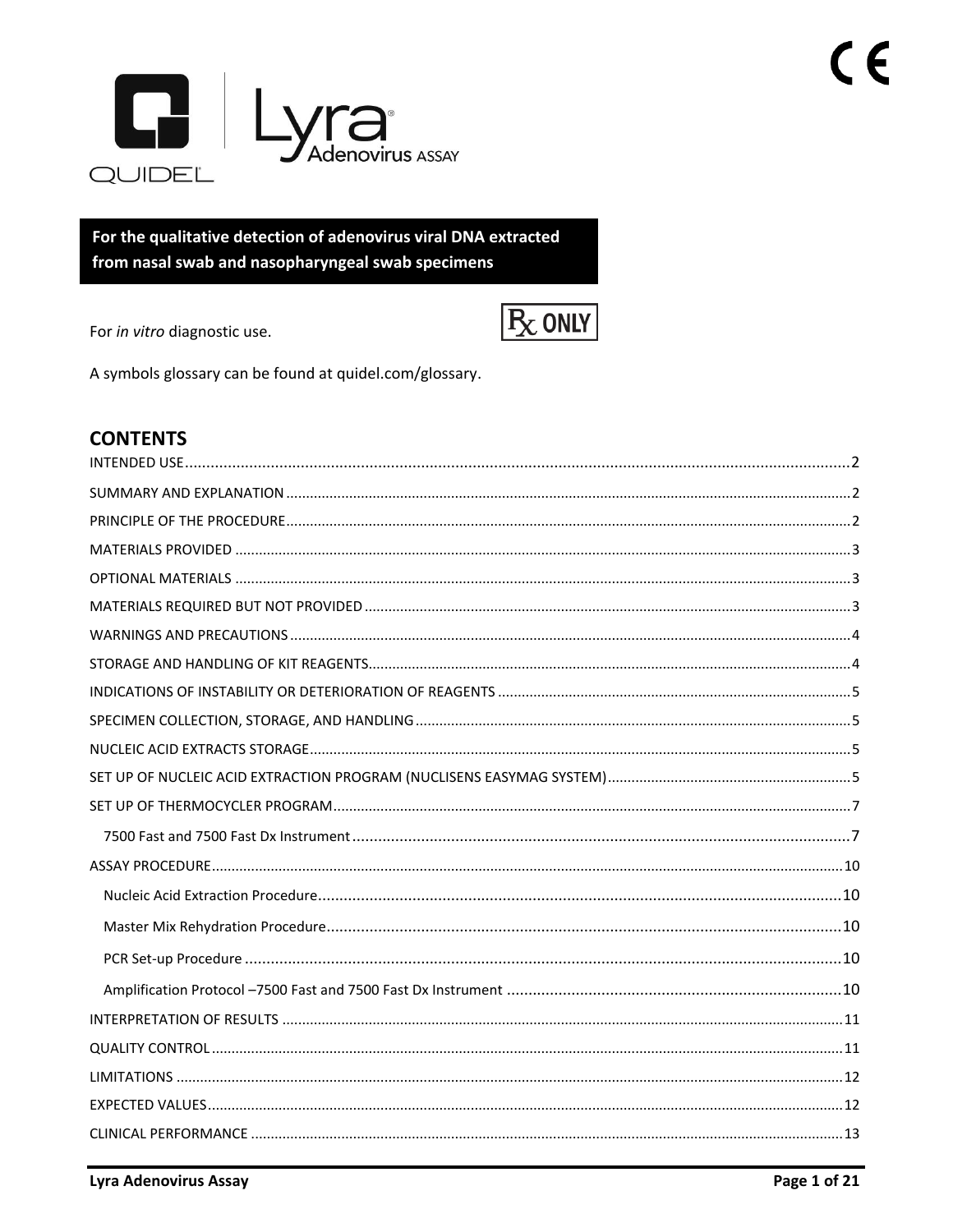# <span id="page-1-0"></span>**INTENDED USE**

The Lyra Adenovirus Assay is a real‐time polymerase chain reaction (PCR) *in vitro* diagnostic test for the qualitative detection of human adenovirus (HAdV) viral DNA isolated from nasal and nasopharyngeal swab specimens obtained from individuals exhibiting signs and symptoms of acute respiratory infections. The intended use of this test is to aid in the diagnosis of HAdV in conjunction with other clinical and laboratory findings.

The test detects, but does not differentiate, HAdV species (A, B, C, D, E, and F) or serotypes (HAdV 1-52).

Negative results do not preclude HAdV infection and should not be used as the sole basis for diagnosis, treatment or other patient management decisions.

#### <span id="page-1-1"></span>**SUMMARY AND EXPLANATION**

Adenoviruses (HAdV; family Adenoviridae) are non-enveloped, double stranded DNA viruses. At the present time there are 52 serotypes, further divided into 6 groups, A to F. Most HAdVs are associated with respiratory and ocular infections. Generally, HAdV infections in adults have a low morbidity with the exceptions of immunocompromised individuals and those living in overcrowded conditions, in which infections can cause atypical pneumonia. Virus spread is commonly through aerosolized droplets and fomites with infection of mucous membranes of the eye, respiratory tract and gut.

#### <span id="page-1-2"></span>**PRINCIPLE OF THE PROCEDURE**

The assay detects viral nucleic acids that have been extracted from a patient sample. A real-time polymerase chain reaction (PCR) is carried out under optimized conditions in a single tube generating amplicons for HAdV and the Process Control (PRC). Identification of HAdV and the PRC occurs by the use of target-specific primers and fluorescent-labeled probes that hybridize to conserved regions in the genomes of HAdV and the PRC.

| Lyra Probe Labels |                 |  |
|-------------------|-----------------|--|
| <b>Target</b>     | <b>Dye</b>      |  |
| HAdV              | <b>FAM</b>      |  |
| <b>PRC</b>        | Cv <sub>5</sub> |  |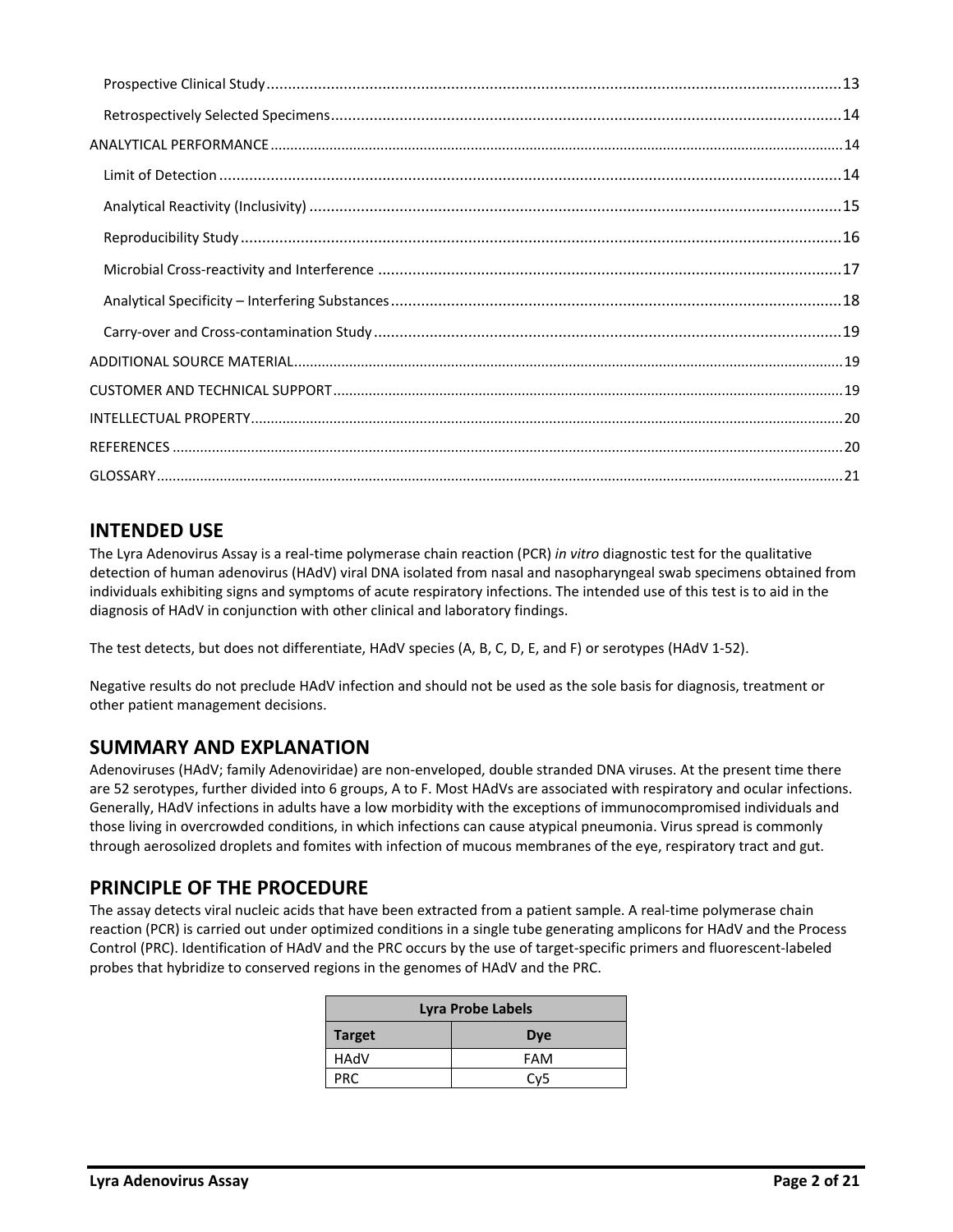The following is a summary of the procedure:

- 1. **Sample Collection:** Obtain nasal or nasopharyngeal swabs specimens using standard techniques from symptomatic patients. Transport, store, and process these specimens according to established laboratory procedures.<sup>1</sup>
- 2. **Nucleic Acid Extraction:** Extract nucleic acids from the specimens with the bioMérieux® NucliSENS® easyMAG® System following the manufacturer's instructions and using the appropriate reagents (See **Materials Required but Not Provided**). Use of other extraction systems with the Lyra Adenovirus Assay has not been validated. Validation of these other systems is the responsibility of the end user.

Prior to the extraction procedure, add 20 µL of the PRC to each 180 µL aliquot of specimen. The PRC serves to monitor inhibitors in the extracted specimen, assures that adequate amplification has taken place, and confirms that the nucleic acid extraction was sufficient.

- 3. **Rehydration of Master Mix:** Rehydrate the lyophilized Master Mix using the Rehydration Solution. The Master Mix contains oligonucleotide primers, fluorophore and quencher-labeled probes targeting conserved regions of HAdV, as well as the PRC sequence.
- 4. **Nucleic Acid Amplification and Detection:** Add 15 µL of the rehydrated Master Mix to each plate well. Then add 5 µL of extracted nucleic acids (specimen with PRC) to the plate well. Place the plate into the Applied Biosystems® 7500 Fast or Applied Biosystems 7500 Fast Dx Real-Time PCR Instrument ("7500 Fast Dx Instrument")

Once the plate is added to the instrument, initiate the assay protocol. This protocol initiates amplification of the DNA target amplicons. The Lyra Adenovirus Assay is based on TaqMan® chemistry and uses an enzyme with reverse transcriptase, DNA polymerase, and 5'-3' exonuclease activities. During DNA amplification, this enzyme cleaves the probe bound to the complementary DNA sequence, separating the quencher dye from the reporter dye. This step generates an increase in fluorescent signal upon excitation by a light source of the appropriate wavelength. With each cycle, additional dye molecules are separated from their quenchers resulting in additional signal. If sufficient fluorescence is achieved by 45 cycles on the 7500 Fast or 7500 Fast Dx Instrument, the sample is reported as positive for the detected nucleic acid.

#### <span id="page-2-0"></span>**MATERIALS PROVIDED**

Cat. #M113 Detection Kit (96 Reactions) – Store at 2°C to 8°C

| Component                              | Quantity          |
|----------------------------------------|-------------------|
| <b>Rehydration Solution Part M5003</b> | 1 vial/kit 1.9 mL |
| Lyra Adenovirus Master Mix Part M5072  | 12 vials/kit,     |
| <b>Lyophilized Contents:</b>           | 8 reactions/vial  |
| DNA polymerase enzyme                  |                   |
| Primers and probes                     |                   |
| dNTPs                                  |                   |
| <b>Stabilizers</b>                     |                   |
| Process Control (PRC) Part M5005       | 1 vial/kit 2.0 mL |
| Identity: MS2 Bacteriophage            |                   |

#### <span id="page-2-1"></span>**OPTIONAL MATERIALS**

■ External controls for HAdV (i.e. Lyra Adenovirus Control Set, #M110 which serves as an external processing and extraction control).

#### <span id="page-2-2"></span>**MATERIALS REQUIRED BUT NOT PROVIDED**

- $\blacksquare$  Micropipettors (range between 1 to 10 μL and 100 to 1000 μL)
- Non-aerosol pipette tips
- 7500 Fast Dx instrument or 7500 Fast (software version 1.4.1 or higher)
- 96 well PCR plate
- Optical plate films
- Plate centrifuge for ABI 96 well plate
- NucliSENS easyMAG software (version 2.0)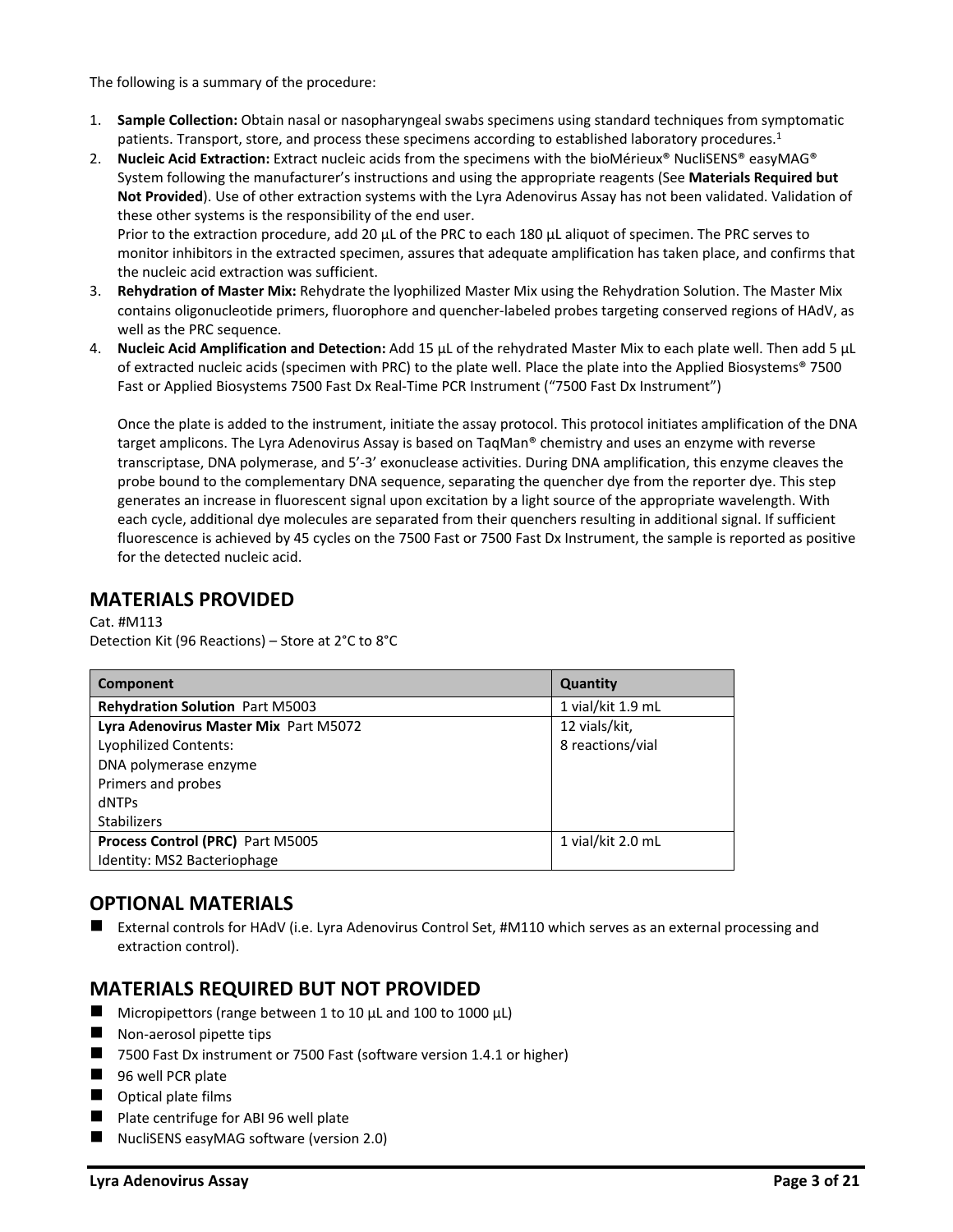- NucliSENS easyMAG Buffers 1, 2, 3
- NucliSENS easyMAG Lysis Buffer
- NucliSENS easyMAG Silica Magnetic Beads
- NucliSENS easyMAG disposables
- Biohit pipettor

#### <span id="page-3-0"></span>**WARNINGS AND PRECAUTIONS**

- For *in vitro* diagnostic use.
- The assay has been validated using NucliSENS easyMAG software version 2.0 and 7500 Fast Dx Software version 1.4.1 or higher. Please contact Quidel Technical Support prior to modifying or upgrading beyond these versions of software.
- Performance characteristics of this test have been established with the specimen types listed in the **Intended Use Section** only. The performance of this assay with other specimen types or samples has not been evaluated.
- Use of nucleic acid extraction systems other than the NucliSENS easyMAG System has not been validated. Validation of these systems is the responsibility of the end-user.
- ◼ Using cycling conditions other than those indicated in the **Set Up of Thermocycler Program (7500 Fast Dx Instrument)** section may give erroneous results.
- Use of this product should be limited to personnel with sufficient training in PCR and RT-PCR techniques.
- Treat all specimen/samples as potentially infectious. Follow universal precautions when handling samples, this kit, and its contents.
- Proper sample collection, storage, and transport are essential for correct results.
- Store assay reagents as indicated on their individual labels.
- For accurate results, pipette carefully using only calibrated equipment.
- Thoroughly clean and disinfect all surfaces with a 10% bleach solution followed by molecular grade water.
- Use micropipettes with an aerosol barrier or positive displacement tips for all procedures.
- Avoid microbial and cross contamination of the kit reagents. Follow Good Laboratory Procedures.
- Do not mix reagents from kits with different lot numbers.
- Do not use reagents from other manufacturers with this kit.
- $\blacksquare$  Do not use product after its expiration date.
- Proper workflow planning is essential to minimize contamination risk. Always plan laboratory workflow in a unidirectional manner, beginning with pre-amplification and moving through amplification and detection.
- Use dedicated supplies and equipment in pre-amplification and amplification areas.
- **Do not allow cross movement of personnel or equipment between areas.**
- Keep amplification supplies separate from pre-amplification supplies at all times.
- Do not open sample tubes or unseal plates post amplification.
- Dispose of amplified material carefully and in accordance with local laws and regulations in order to minimize the risk of amplicon contamination.
- Do not use supplies dedicated for reagent or sample preparation for processing target nucleic acid.
- $\blacksquare$  Testing should be performed in an area with adequate ventilation.
- Dispose of containers and unused contents in accordance with Federal, State and Local regulatory requirements.
- Wear suitable protective clothing, gloves, and eye/face protection when handling the contents of this kit.
- Wash hands thoroughly after handling.
- For additional information on hazard symbols, safety, handling and disposal of the components within this kit, please refer to the Safety Data Sheet (SDS) located at quidel.com.

#### <span id="page-3-1"></span>**STORAGE AND HANDLING OF KIT REAGENTS**

- Store the unopened kit at  $2^{\circ}C$  to  $8^{\circ}C$  until the expiration date listed on the outer kit box.
- The rehydrated Master Mix may be kept at room temperature or at 2°C to 8°C for up to 4 hours or at –20°C for up to 3 days.
- <span id="page-3-2"></span>■ The rehydrated Master Mix should be recapped, sealed with parafilm, and stored in an upright position. Protect the Master Mix from light during storage.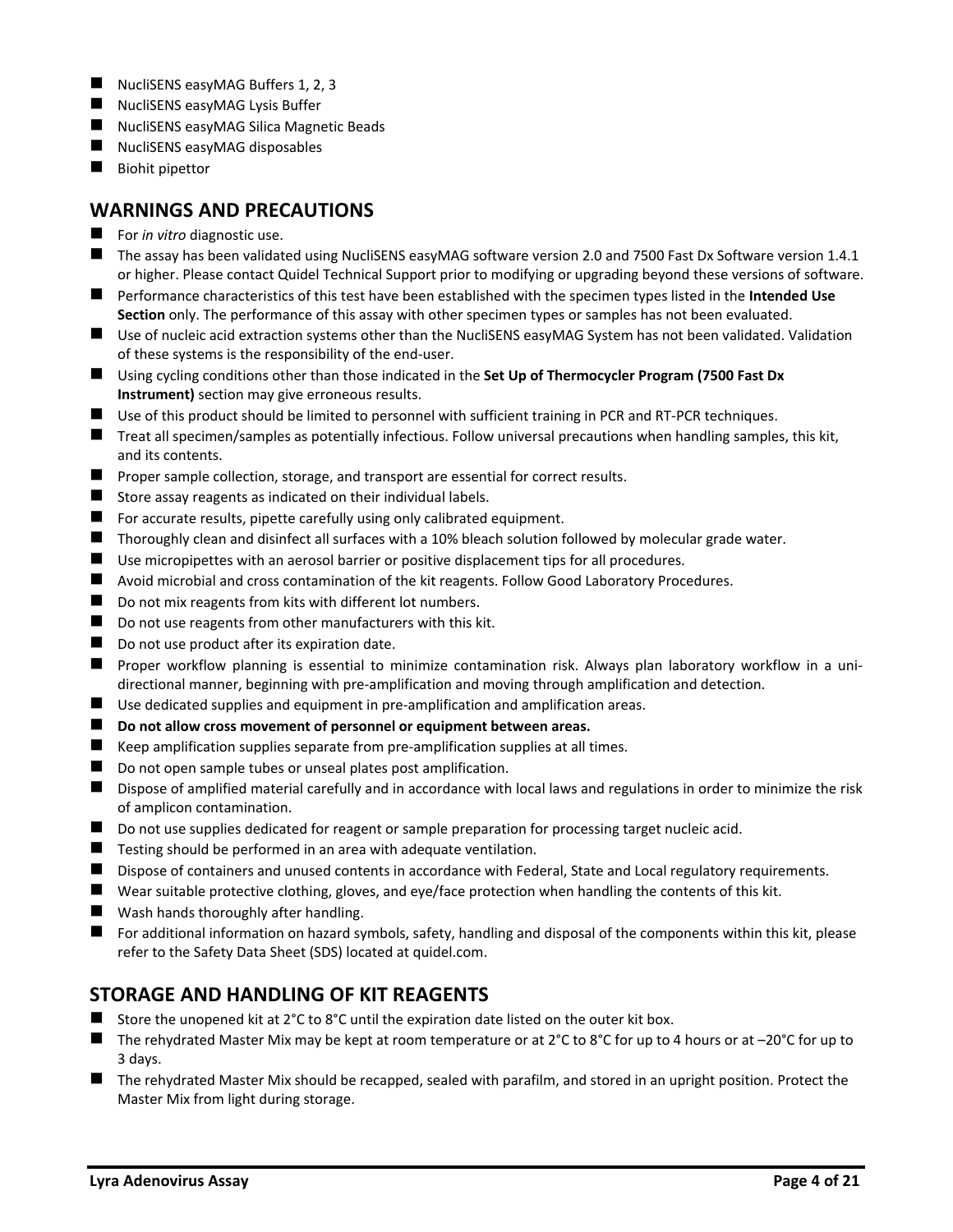#### **Indications of Instability or Deterioration of Reagents**

Cloudiness of the Rehydration Solution may indicate deterioration of this reagent. Contact Quidel Technical Support for a replacement.

# <span id="page-4-0"></span>**SPECIMEN COLLECTION, STORAGE, AND HANDLING**

Specimens used for the validation of the Lyra Adenovirus Assay were obtained using standard techniques from patients with upper respiratory tract infection symptoms. These specimens were collected, transported, stored, and processed according to CLSI M41-A. Briefly, samples should be transported refrigerated at  $2^{\circ}$ C to  $8^{\circ}$ C. Unextracted samples can be stored refrigerated ( $2^{\circ}$ C to  $8^{\circ}$ C) or frozen at  $-20^{\circ}$ C for up to 7 days before processing.

A series of studies were preformed evaluating a number of routinely used viral transport medium at a volume of 2mL: M4, M4-RT, M5, M6, and UTM. No significant difference in assay performance was seen between the five different types of viral transport media.

#### <span id="page-4-1"></span>**NUCLEIC ACID EXTRACTS STORAGE**

Nucleic acid extracts can be stored at room temperature (20°C to 25°C), 2°C to 8°C, or at ≤–20°C for up to 30 days. The extracted DNA is stable for up to three freeze/thaw cycles when stored at ≤–20°C.

# <span id="page-4-2"></span>**SET UP OF NUCLEIC ACID EXTRACTION PROGRAM (NUCLISENS EASYMAG SYSTEM)**

**Note**: A HAdV positive processing/extraction control (i.e. Lyra Adenovirus Control Set, Cat. #M110 or previously characterized positive HAdV specimen) and a negative external control (i.e. viral transport media or previously characterized HAdV negative specimen) should be included in each extraction run.

- 1. Turn on the instrument and wait for instrument light to appear orange. Then switch on the computer/launch the NucliSENS easyMAG System software.
- 2. Barcode reagents after pressing the 'Instrument' and 'Reagent Inventory' buttons.

- 3. To enter samples, press the 'Daily Use' button, which will default to the 'Define Request' screen. Select the following settings:
	- a. Sample ID: Enter the **sample name** using the keyboard.
	- b. Matrix: Select **Other** from the drop-down menu.
	- c. Request: Select **Generic** from the drop-down menu.
	- d. Volume (mL): Select **0.200** from the drop-down menu.
	- e. Eluate (µL): Select **50** from the drop-down menu.
	- f. Type: Primary
	- g. Priority: Normal

4. Upon pressing the 'Save' button, the sample will appear in the 'Unassigned Sample' window on the left side of

the screen. Press the 'Enter New Extraction Request' button, and repeat the process for additional samples.

Alternatively, multiple samples can be entered by pressing the 'Auto Create New Extraction Requests' **Antibolism** 

5. Once all samples are created, go to 'Organize Runs' by clicking on the **interest and its onear the top of the page.** Create a

run by pressing the 'Create Run' button. Enter a run name, or use the default.

6. Add samples to the run by using the 'Auto Fill Run' button (auto fills up to 24 samples from the 'Unassigned Sample list' on the left-hand side of the screen). Alternatively, individual samples may be moved into and out of the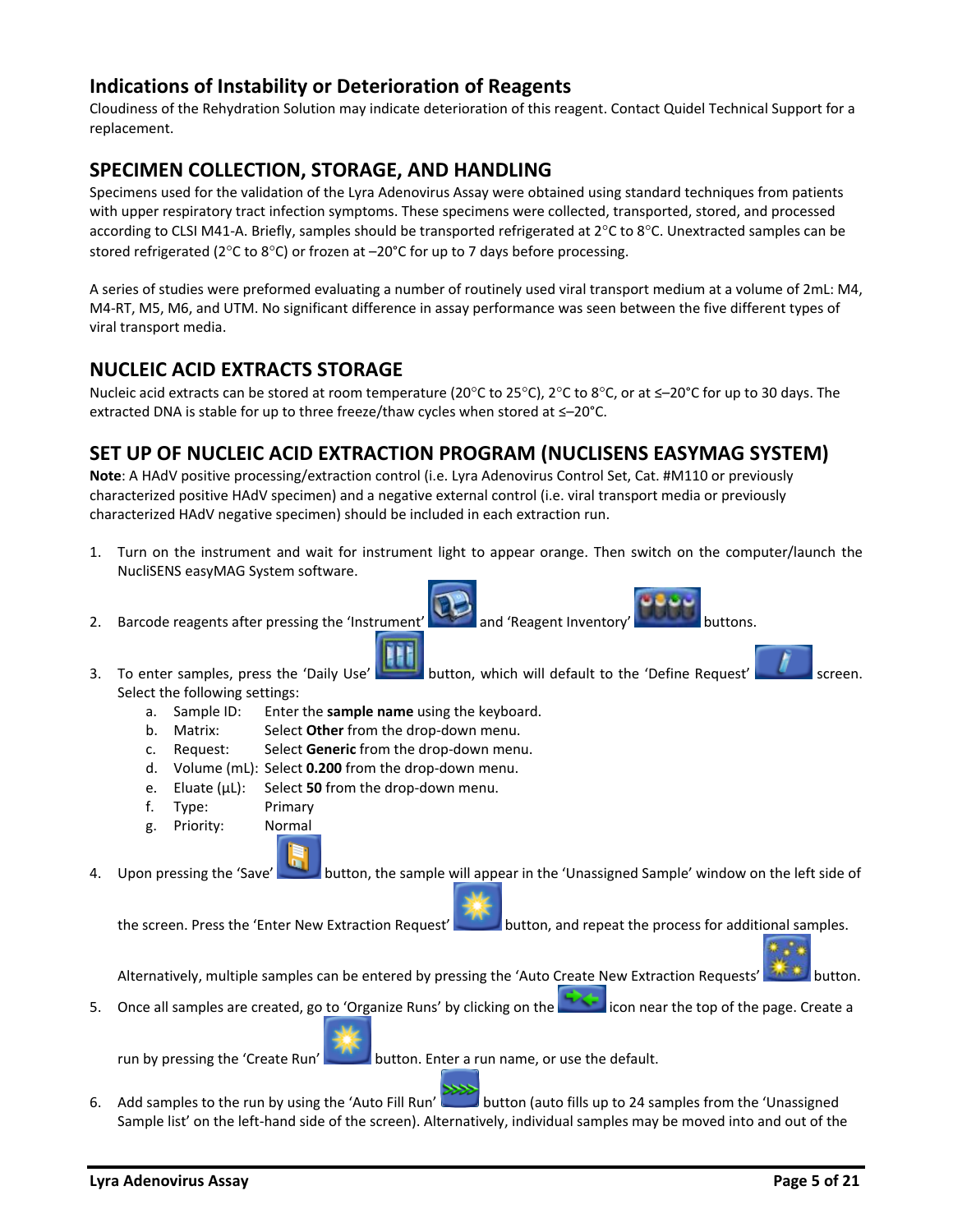

run by using the left and right 'Positioning icons' after selecting the appropriate sample. The sample



order within the run may be changed using the 'Move Extraction Request Up/Down' buttons .

- 7. Obtain 1 to 3 (for 8 to 24 samples, respectively) sample vessel(s), and add 20 µL of PRC to each sample well used.
- 8. Add 180 µL of each sample to the appropriate well as designated.
- 9. Go to 'Load Run' by pressing the **button near the top of the screen.** Insert tips and sample vessel(s) into the instrument.
- 10. Enter the barcode(s) of the sample vessel(s).
- 11. Enter the barcode(s) of silica beads to be used.
- 12. Assign silica beads to samples as follows:
	- a. Click the reagents symbol (number 1 in the picture below). The lot number of the silica beads should appear below the Silica tab (number 2 in the picture below).
	- b. Highlight and select the samples for which beads need to be assigned (number 3 in the picture below).
		-
	- c. Click the positioning icon (number 4 in the picture below) to assign the silica lot number to the selected samples.
	- d. If the bead symbol (to the right of number 5 in the picture below) is selected, the silica bead lot number should be displayed for each sample.





- 13. Print work list by touching 'Load Run' icon followed by pressing the 'Print Work List' icor
	-
- 14. Press the 'Dispense Lysis' button. The on-board lysis will take approximately 12 minutes to complete.
	- 15. For each sample vessel, prepare magnetic particles using the Biohit pipettor and tips for up to eight reactions as follows:
		- a. Using 1 tip and Program 1, aspirate 550 µL nuclease-free water and dispense into a 1.5 mL DNAse/RNAse free microfuge tube.
		- b. Vortex the magnetic silica. Using 1 tip and Program 1, aspirate 550 µL of magnetic silica, dispense into the water and mix by vortexing.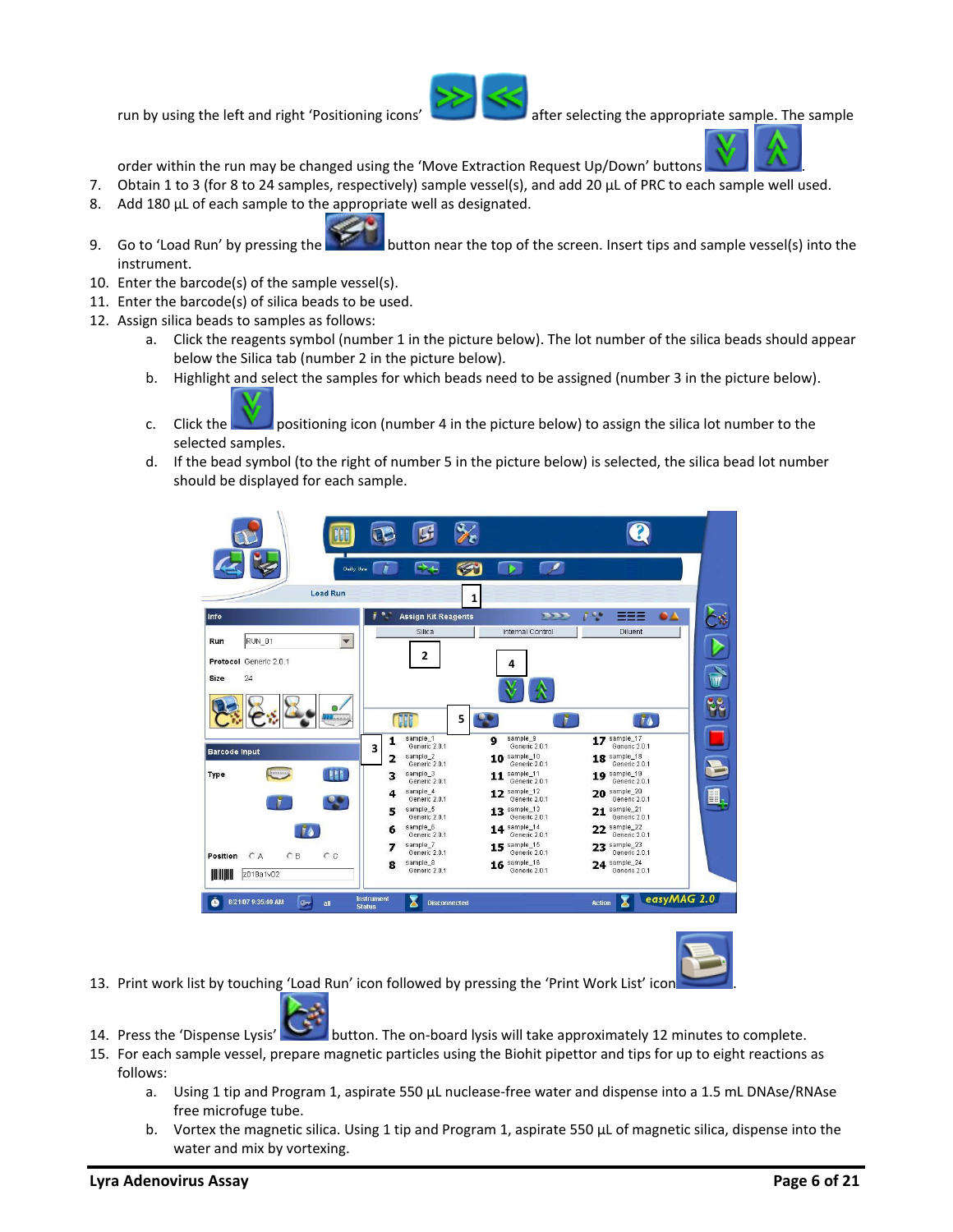- c. Using 1 tip and Program 2, aspirate 1050  $\mu$ L of the magnetic silica mixture and dispense 25  $\mu$ L back into the same tube.
- d. Dispense 125 µL magnetic silica mixture 8 times into 8 wells of an ELISA strip plate. Discard tip.
- e. After Lysis is complete (Note: the 'Instrument Status' at the bottom of the screen must be '**IDLE**'!), using 8 tips and Program 3, aspirate 100 µL of magnetic silica mixture from the strip wells, then dispense 100 µL of magnetic silica mixture into the strip wells, and aspirate 100 µL of magnetic silica mixture into the strip wells again to mix the solution.
- f. Insert tips into liquid within the sample vessels. Aspirate 800  $\mu$ L, then dispense 900  $\mu$ L of magnetic silica mixture back into the vessel. Aspirate 1000 µL of magnetic silica mixture from the vessel, and dispense 1000  $\mu$ L of magnetic silica back into the vessel. Repeat aspiration / dispensing of 1000  $\mu$ L two more times.
- 16. Close the instrument, and press the 'Start' button to begin the run.
- 17. Upon completion of the run, transfer purified nucleic acid to nuclease-free tubes. Eluates can be stored at room temperature (20°C to 25°C), 2°C to 8°C, or at ≤-20°C for 1 month. The extracted DNA is stable for up to three freeze/thaws cycles when stored at –20°C.

# <span id="page-6-0"></span>**SET UP OF THERMOCYCLER PROGRAM**

#### <span id="page-6-1"></span>**7500 Fast and 7500 Fast Dx Instrument**

- 1. Launch the 7500 Fast and 7500 Fast Dx Software package (version 1.4.1 or higher).
- 2. The **Quick Startup document** dialog window will open. Select the **Create New Document** button to start the **New Document Wizard**. Follow the steps below to initiate the Lyra Adenovirus Assay protocol.
	- a. Define Document: Most of the following should be the default setting. If not, change accordingly.
		- i. Confirm or enter the following information:

| Assay:             | Standard Curve (Absolute Quantitation) |  |  |
|--------------------|----------------------------------------|--|--|
| <b>Container:</b>  | 96-Well Clear                          |  |  |
| Template:          | <b>Blank Document</b>                  |  |  |
| <b>Run Mode:</b>   | <b>Fast 7500</b>                       |  |  |
| Operator:          | your operator name                     |  |  |
| <b>Comments:</b>   | SDS v1.4.1                             |  |  |
| <b>Plate Name:</b> | 'Lyra HAdV'                            |  |  |

- ii. Select the **Next** button.
- iii. Select Detectors: New detectors for HAdV and the PRC, must be added. For each target, select the **New Detector** button to open the **New Detector** pop-up window. Alternatively, use the **Create Another** button from within the **New Detector** pop-up window for the last two detectors. Enter the following information for each detector:

| <b>Name</b> | Reporter<br>Dve | Quencher<br>Dve | Color    |
|-------------|-----------------|-----------------|----------|
| HAdV        | FAM             | (none)          | (Select) |
| PRC.        | Cv5             | (none)          | (Select) |

- iv. Select a unique color to represent each detector.
- v. Highlight the new detectors and add to the **Detectors in Document** column using the **Add**  button.
- vi. Select **(none)** from the **Passive Reference** drop-down menu.
- vii. Select the **Next** button.
- viii. Select the **Finish** button without setting any wells.
- b.The wizard will close, and the software will open, starting with the **Setup** tab. This will show the sample plate that was set up during the quick start. For the initial set up, nothing needs to be changed here. c. Define the Thermocycler Protocol:
	- i. Select the **Instrument** tab to set up the Lyra Adenovirus Assay cycling times and temperatures.
	- ii. Under **Thermal Profile** there should be a default 2-stage protocol (see figure below). Each stage will have 3 user-editable text boxes. The top box value represents the number of reps or cycles for that stage. The middle box value represents the temperature  $(°C)$ , and the lowest box value represents the time (minutes: seconds).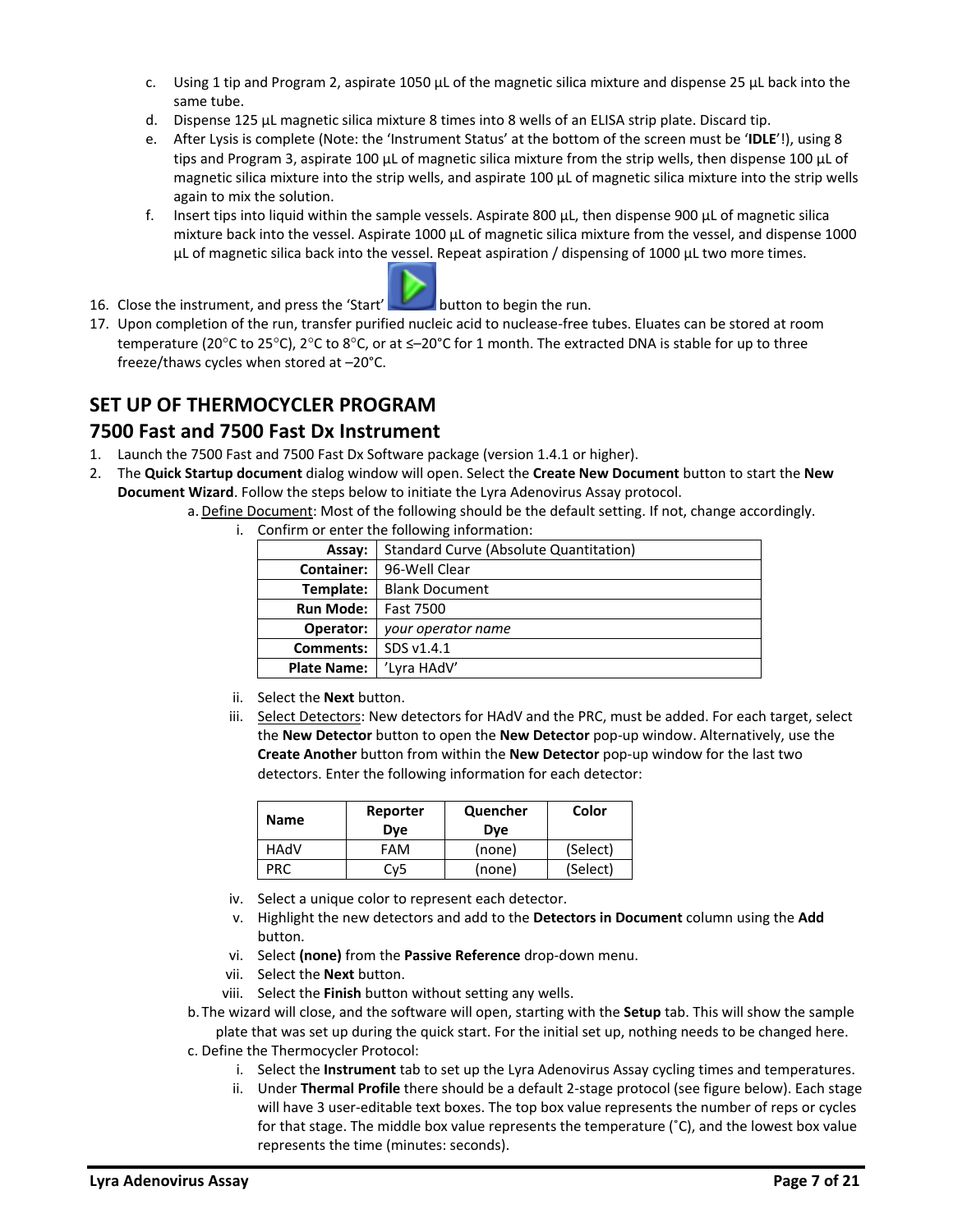| Thermal Cycler Protocol-                  |                                                             |
|-------------------------------------------|-------------------------------------------------------------|
| Thermal Profile<br>Auto Increment         | Ramp Rate                                                   |
| Stage 1<br>Stage 2<br>Reps: 1<br>Reps: 40 |                                                             |
| 95.0<br>95.0<br>0:03<br>0:20              | 60.0<br>0:30                                                |
| Add Hold<br>Add Cycle<br>Settings         | Add Step<br>Add Dissociation Stage<br><b>Help</b><br>Delete |
| 20<br>Sample Volume (µL):                 |                                                             |
| Fast 7500<br>Run Mode                     | Expert Mode Select/View Filters                             |
| Data Collection:                          | Stage 2, Step 2 (60.0 @ 0:30)                               |
|                                           |                                                             |

- iii. Make the following changes to the default **Thermal Cycler Protocol**:
	- 1. Stage 1
		- a. Reps: 1
		- b. Temp: 55
		- c. Time: 5:00
	- 2. Select the bar between Stage 1 and Stage 2. Select the **Add Hold** button to add another stage.
	- 3. Stage 2
		- a. Reps: 1
		- b. Temp: 60
		- c. Time: 5:00
	- 4. Select the bar between Stage 2 and Stage 3. Select the **Add Hold** button to add another stage.
	- 5. Stage 3
		- a. Reps: 1
		- b. Temp: 65
		- c. Time: 5:00
	- 6. Stage 4 (2-Step Amplification Stage)
		- a. Reps: 10
		- b. Step 1
			- i. Temp: 92
			- ii. Time: 0:05
		- c. Step 2
			- i. Temp: 57
			- ii. Time: 0:40
	- 7. Select the bar to the right of Stage 4. Select the **Add Cycle** button to add another stage.
	- 8. Stage 5 (2-Step Amplification Stage)
		- a. Reps: 35
		- b. Step 1
			- i. Temp: 92
			- ii. Time: 0:05
		- c. Step 2
			- i. Temp: 57
			- ii. Time: 0:40
	- 9. If a wrong stage is added, the stage may be removed by pressing the **Delete** button after highlighting the stage between the vertical lines.
- iv. Under **Settings,** enter the following: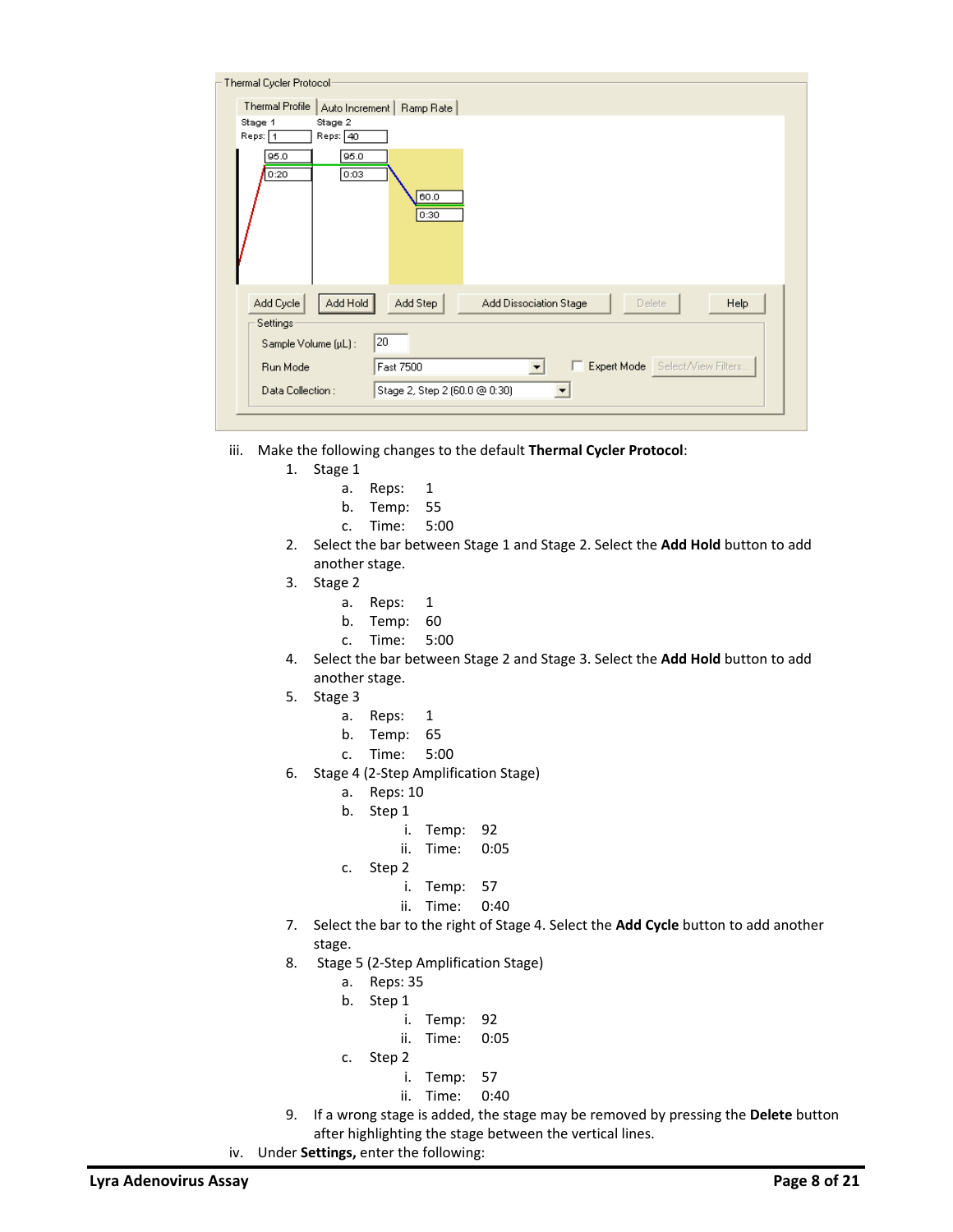| Sample Volume ( $\mu$ L):   20 (default) |                                                         |
|------------------------------------------|---------------------------------------------------------|
|                                          | Run Mode:   7500 Fast (default)                         |
|                                          | Data Collection:   Stage 5, Step 2 (57.0 @ 0:40)        |
|                                          | NOTE: Do not check the check box next to 'Expert Mode.' |

v. A figure of the final protocol is shown below

*\*Note that, according to this protocol, the 7500 Fast and 7500 Fast Dx Instrument will perform 45 cycles. It is programmed, however, to only capture data from the last 35 cycles. Therefore, the end result (and the results interpretation table shown below) will show Cts values between 1 and 35 only.* 

| Thermal Cycler Protocol |              |                               |                              |                                 |
|-------------------------|--------------|-------------------------------|------------------------------|---------------------------------|
| <b>Thermal Profile</b>  |              | Auto Increment   Ramp Rate    |                              |                                 |
| Stage 1                 | Stage 2      | Stage 3                       | Stage 4                      | Stage 5                         |
| Reps: 1                 | Reps: 1      | Reps: 1                       | Reps: 10                     | Reps: 35                        |
| 55.0<br>5:00            | 60.0<br>5:00 | 65.0<br>5:00                  | 92.0<br>0:05<br>57.0<br>0:40 | 92.0<br>0:05<br>57.0<br>0:40    |
| Add Cycle               | Add Hold     | Add Step                      | Add Dissociation Stage       | Help<br>Delete                  |
| Settings:               |              |                               |                              |                                 |
| Sample Volume (µL):     | 20           |                               |                              |                                 |
| Run Mode                |              | Fast 7500                     |                              | Expert Mode Select/View Filters |
| Data Collection:        |              | Stage 5, Step 2 (57.0 @ 0:40) |                              |                                 |
|                         |              |                               |                              |                                 |

d. Set threshold for each analyte as follows (see figure below):

- i. Select the **Results** tab.
- ii. Select the **Amplification Plot** tab.
- iii. Select HAdV from the **Detector** tab in the top right corner.
- iv. In the **Analysis Settings** block, set the **Threshold** to **6.5e+004.**
- v. Select the **Auto Baseline** radio button.
- vi. Repeat iii-v for PRC, setting the **Threshold** to **2.7e+004.**

| Data: Delta Rn vs Cycle v<br>Detector: Adeno<br>Line Color: Well Color                                                                                                | Data: Delta Rn vs Cycle<br>▾╎<br>Detector: PRC<br>Line Color: Well Color                                                                                                 |
|-----------------------------------------------------------------------------------------------------------------------------------------------------------------------|--------------------------------------------------------------------------------------------------------------------------------------------------------------------------|
| <b>Analysis Settings</b><br>C Auto Ct<br>Manual Ct<br>Threshold: 6.5e+004<br>Auto Baseline<br>Manual Baseline:<br>Start (cycle): Auto<br>End (cycle): Auto<br>Analyze | Analysis Settings<br>C Auto Ct<br>$\bullet$ Manual Ct<br>Threshold: 2.7e+004<br>Auto Baseline<br>Manual Baseline:<br>Start (cycle): Auto<br>End (cycle): Auto<br>Analyze |
| Help                                                                                                                                                                  | Help                                                                                                                                                                     |

e. Save the new protocol as a template for future uses.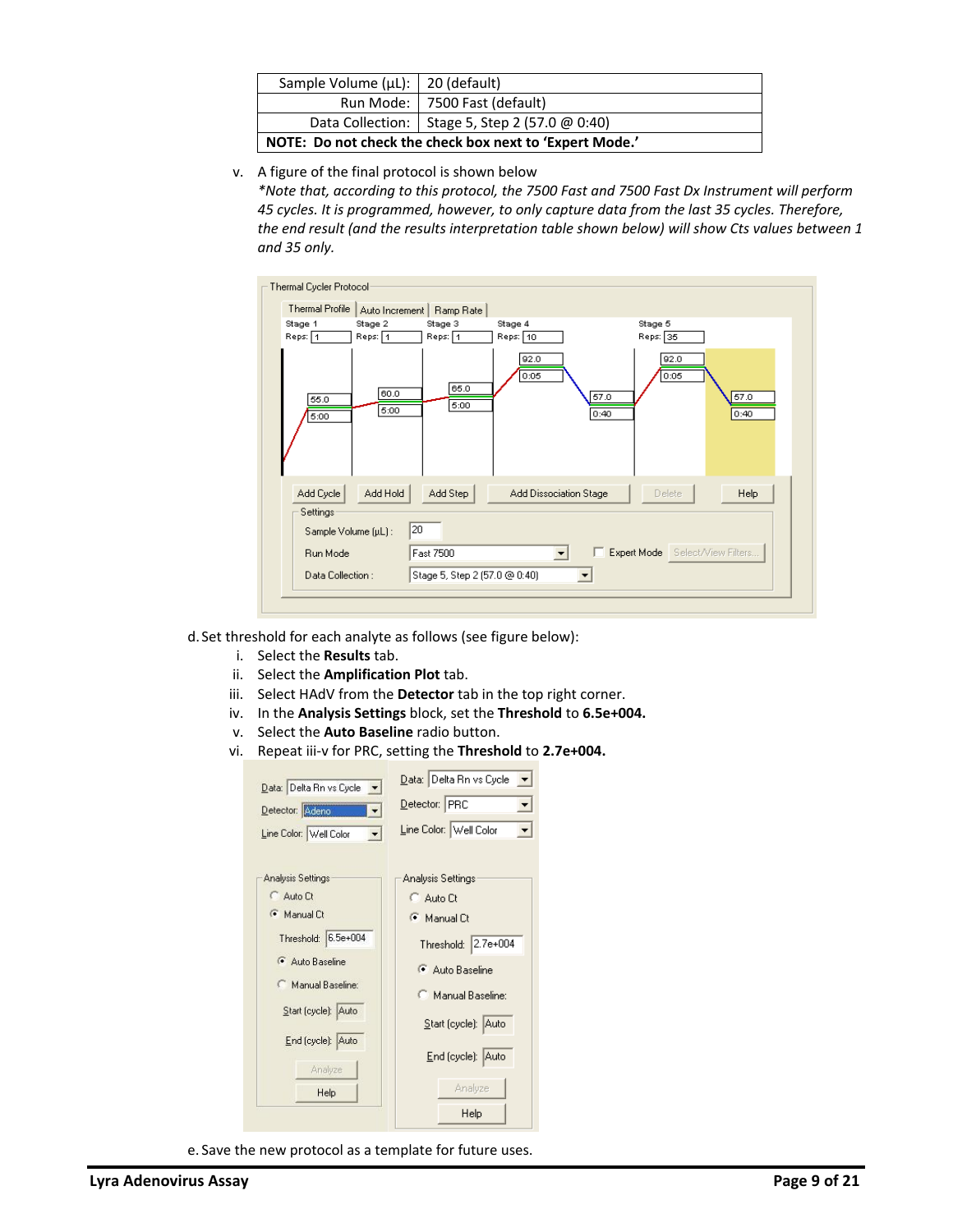- i. At the top of the screen select **File** and then **Save As.**
- ii. **Save In:** D:\Applied Biosystems\7500 Fast System\Templates\.
- iii. **File name:** 'Lyra HAdV.'
- iv. **Save as type:** 'SDS Templates (\*.sdt).'
- f. Exit the software.

#### <span id="page-9-0"></span>**ASSAY PROCEDURE**

Run the following procedures at the controlled room temperature of  $20^{\circ}$ C to  $25^{\circ}$ C.

#### <span id="page-9-1"></span>**Nucleic Acid Extraction Procedure**

Refer to the section titled: Set Up of Nucleic Acid Extraction Program NucliSENS easyMAG System (above).

- 1. Add 20 µL of the PRC to the sample extraction well.
- 2. Add 180 µL of patient sample or external control to a sample extraction well.
- 3. Follow extraction procedure as per manufacturer's instructions.
- 4. Eluates can be stored at room temperature (20 $^{\circ}$ C to 25 $^{\circ}$ C), 2 $^{\circ}$ C to 8 $^{\circ}$ C, or at  $-20^{\circ}$ C for 1 month. The extracted DNA is stable for up to three freeze/thaws cycles when stored at –20°C.

#### <span id="page-9-2"></span>**Master Mix Rehydration Procedure**

- 1. Determine the number of specimens to be tested, and obtain the correct number of eight-test lyop**h**ilized Master Mix vials for testing.
- 2. Return unused reagents to the appropriate storage conditions.
- 3. Open Master Mix carefully to avoid disruption of the pellet.
- 4. Add 135 µL of Rehydration Solution to the Master Mix.
- 5. Place vial at room temperature for 1-2 minutes to allow rehydration of pellet.
- 6. Gently pipette up and down 2-3 times (avoiding the formation of bubbles) prior to dispensing into the first plate well.

**Note:** The volume of the rehydrated Master Mix is sufficient for eight reactions.

**Note:** The rehydrated Master Mix may be kept at room temperature for up to 4-hours or at 2°C to 8°C or ≤–20°C for up to 3 days (see Storage and Handling of Kit Reagents section for additional storage options).

#### <span id="page-9-3"></span>**PCR Set-up Procedure**

- 1. Add 15 µL of the rehydrated Master Mix to each plate well.
- 2. Add 5 µL of extracted nucleic acid (specimen with the PRC) into the plate wells. Mixing of reagents is not required.

**Note:** Use a micropipettor with a new non-aerosol tip with each extracted specimen.

3. Seal the plate.

**Note:** Quidel suggests each thermocycler run should include a well with a HAdV external positive control and a negative control (containing a PRC). Run controls in keeping with Local, State, and/or Federal regulations or accreditation requirements and your laboratory's standard quality control procedures.

- 4. Centrifuge the plate for a minimum of 15 seconds. Ensure that all liquid is at the bottom of the tube.
- 5. Insert plate into the thermocycler.

#### <span id="page-9-4"></span>**Amplification Protocol –7500 Fast and 7500 Fast Dx Instrument**

- 1. Switch on 7500 Fast and 7500 Fast Dx Instrument.
- 2. Launch the 7500 Fast and 7500 Fast Dx Software package (version 1.4.1 or higher).
- 3. The **Quick Startup document** dialog window will open.
- 4. Click on **Create a new document.**
- 5. Most of the following should be the default setting. If not, change accordingly.

|                       | Assay:   Standard Curve (Absolute Quantitation) |
|-----------------------|-------------------------------------------------|
|                       | Container:   96-Well Clear                      |
|                       | Template:   Lyra HAdV                           |
| Run Mode:   Fast 7500 |                                                 |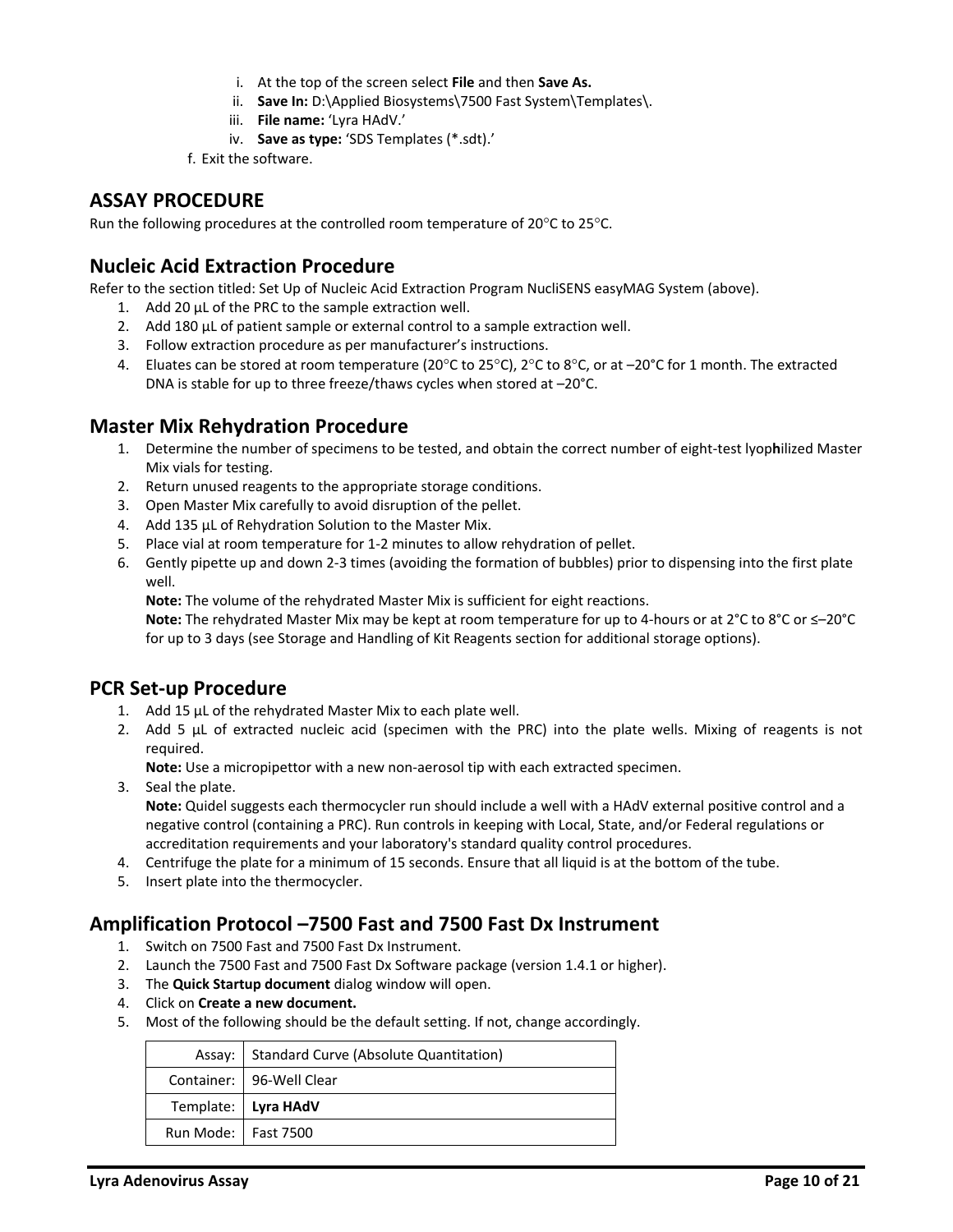| Operator:   your operator name              |
|---------------------------------------------|
| Comments:   SDS v1.4.1 (add more if needed) |
| Plate Name:   YYMMDD-Lyra HAdV              |

- 6. Set Up Sample Plate:
	- a. Under the **Setup** and **Plate** tabs the plate setup will appear.
	- b. Select all wells that will contain sample, right-click and select the **Well Inspector** from the drop-down menu. When the **Well Inspector** pop-up window opens, select the detectors for HAdV and PRC.
	- c. Use the **Well Inspector** to enter the sample names. Patient IDs may be entered in the **Well Inspector** window; however, it is recommended that this is done prior to resuspending the lyophilized master mix, post run, or using the import function to minimize the time the PCR reactions will sit at room temperature prior to starting the run.
	- d. Save the run as **YYMMDD-Lyra HAdV.sds**.
	- e. A window will open asking for the "Reason for change of entry". Enter "**Setup**" and any other comments relevant to the run.
- 7. Starting the PCR:
	- a. Select the **Instrument** tab.
	- b. Insert the 96 well PCR plate into the machine.
	- c. Under **Instrument Control**, select the **Start** button to initiate the run.
- 8. Post PCR:
	- a. **IMPORTANT:** When the run is finished, press OK. Analyze the data by pressing the **"Analyze"** button in the top menu, and save the file.
	- b. Save the file by pressing **Save Document** in the task bar. A window will open asking for the "Reason for change of entry". Enter "**Data analysis post run**" and any other comments relevant to the run.

| <b>Interpretation of the Lyra Adenovirus Assay Results</b>   |                         |                         |                                                                                                                                                                                                                          |  |  |  |  |
|--------------------------------------------------------------|-------------------------|-------------------------|--------------------------------------------------------------------------------------------------------------------------------------------------------------------------------------------------------------------------|--|--|--|--|
| <b>Assay Result</b>                                          | Detector:<br>HAdV       | Detector:<br><b>PRC</b> | <b>Interpretation of Results</b>                                                                                                                                                                                         |  |  |  |  |
| <b>HAdV Negative</b>                                         | Ct <5.0 or Ct >35.0     | 5.0≤ Ct ≤35.0           | No HAdV viral DNA detected; PRC Detected                                                                                                                                                                                 |  |  |  |  |
| HAdV<br>Positive                                             | $5.0 \leq Ct \leq 35.0$ | $N/A^*$                 | HAdV viral DNA detected                                                                                                                                                                                                  |  |  |  |  |
| Invalid                                                      | $Ct$ <1.0 or $Ct$ >35.0 | Ct <1.0 or Ct >35.0     | No HAdV viral DNA and no PRC detected; invalid test.<br>Retest the same purified sample. If this test is also invalid,<br>re-extract and retest another aliquot of the same sample or<br>obtain a new sample and retest. |  |  |  |  |
| Invalid                                                      | Undetermined            | Undetermined            | Not determined. Retest the same purified sample. If the test<br>is also invalid, re-extract and retest another aliquot of the<br>same sample or obtain a new sample and retest.                                          |  |  |  |  |
| The Ct value is required for the PRC to make a positive call |                         |                         |                                                                                                                                                                                                                          |  |  |  |  |

#### <span id="page-10-0"></span>**INTERPRETATION OF RESULTS**

 $\mid$   $\mid$  No Ct value is required for the PRC to make a positive call.

#### <span id="page-10-1"></span>**QUALITY CONTROL**

The Lyra Adenovirus Assay incorporates several controls to monitor assay performance.

- 1. The PRC should be used during extraction and amplification in the assay. This control should be added to each sample aliquot prior to extraction (please refer to the section titled Principle of the Procedure for further information).
- 2. Commercially available external positive HAdV controls may be treated as a patient specimen and should be used in accordance with local, state, and/or federal regulations or accreditation requirements and your laboratory's standard quality control procedures. Previously characterized positive HAdV specimens may be used in lieu of a commercial HAdV control.
- 3. Viral transport media (UTM, M4, M4-RT, M5, or M6) or previously characterized negative specimen (containing a PRC) may be used as an external negative control. This must be treated as a patient specimen and should be performed in accordance with Local, State, and/or Federal regulations or accreditation requirements and your laboratory's standard quality control procedures.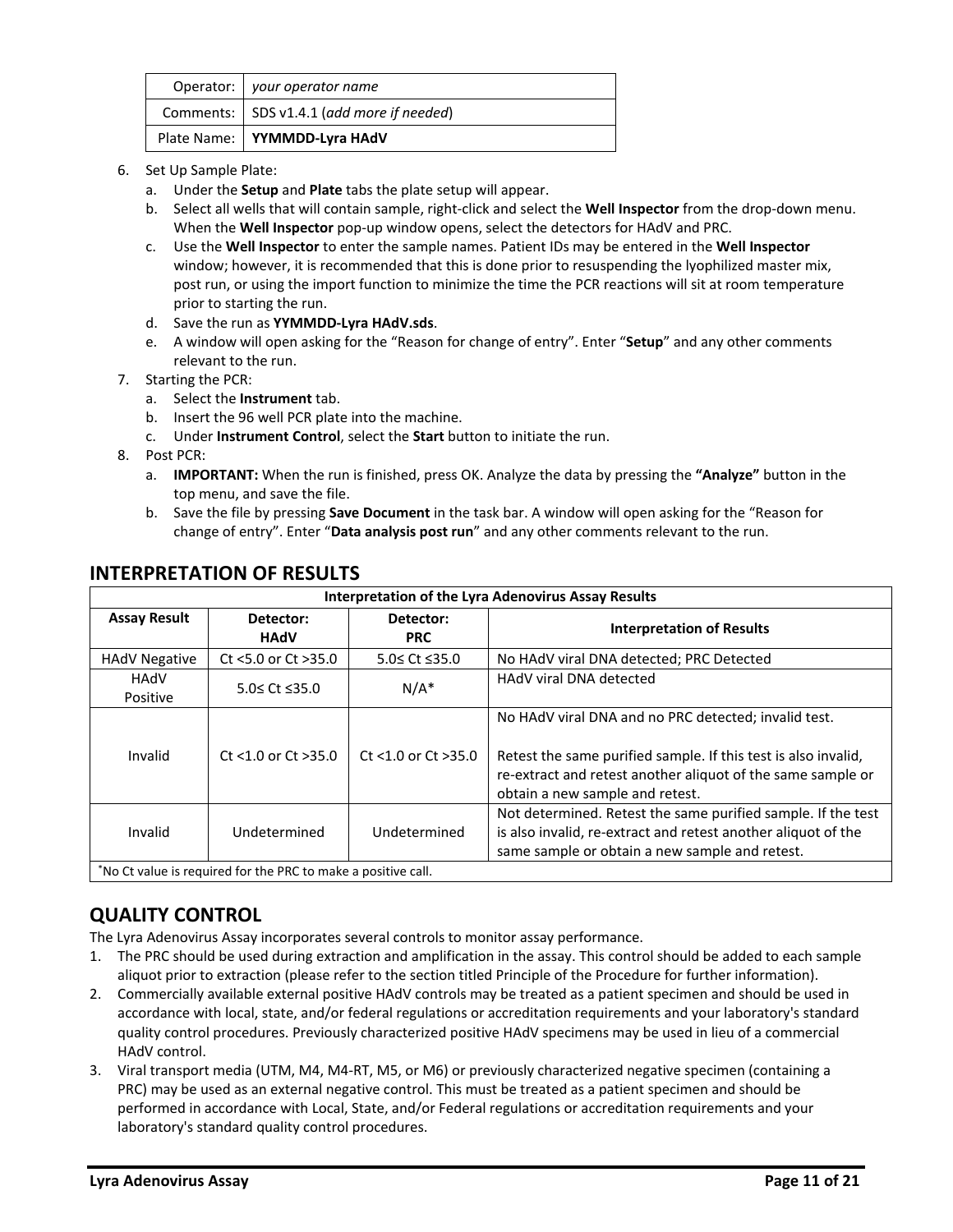#### <span id="page-11-0"></span>**LIMITATIONS**

- This test does not differentiate HAdV serotypes or species. Additional testing is required if serotype or species differentiation is required.
- Negative results do not preclude infection with HAdV and should not be the sole basis of a treatment decision.
- Always include one negative control (containing a PRC) and at least one positive control in each amplification/detection run performed.
- Failure of controls (positive, negative, and/or PRC) invalidates the run and results should not be reported.
- $\blacksquare$  If the positive control is not positive within the specified Ct range, but the negative control is valid, repeat testing should be done starting from the purified nucleic acid and using a new aliquot of the positive control. If repeat results are still invalid, results should not be reported and testing should be repeated from the original sample or a new sample should be collected and tested.
- $\blacksquare$  If the PRC is not positive or the negative control is invalid, repeat testing should be done starting from the original sample using new aliquots of the PRC and negative control. If repeat results are still invalid, results should not be reported and a new sample should be collected and tested.
- $\blacksquare$  Inhibitors present in the sample and/or errors in following the assay procedure may lead to false negative results.
- $\blacksquare$  A trained health care professional should interpret assay results in conjunction with the patient's medical history, clinical signs and symptoms, and the results of other diagnostic tests.
- The performance of the assay has not been established in individuals who received nasally administered corticosteroids.
- The performance of the assay has not been established in individuals who received nasally administered Influenza vaccine.
- The effect of interfering substances has only been evaluated for the substances listed in the labeling. Interference by substances other than those described in the "Analytical Specificity – Interfering Substances" section below can lead to erroneous results.
- The effect of cross-reactivity and interference has only been evaluated with the microorganisms listed in the labeling. Cross-reactivity with respiratory tract organisms other than those listed in the "Microbial Cross-Reactivity and Interference" section below can lead to erroneous results.
- ◼ The analyte target of the assay (HAdV nucleic acid sequence) may persist *in vivo*, independent of virus viability. Detection of the analyte target does not imply that the corresponding virus is infectious, nor does it imply that the virus is the causative agent of clinical symptoms.
- The detection of a viral sequence is dependent upon proper specimen collection, handling, transportation, storage, and preparation (including extraction). Failure to observe proper procedures in any one of these steps can lead to incorrect results. There is a risk of false negative values resulting from improperly collected, transported, or handled specimens.
- $\blacksquare$  There is a risk of false positive values resulting from cross-contamination by the target organism, its nucleic acids or amplified product, or from non-specific signals in the assay.
- There is a risk of false negative values due to the presence of sequence variants in the viral target of the assay.
- Performance of the Lyra Adenovirus Assay was not established in immunocompromised patients.
- In the analytical reactivity (inclusivity) study, three HAdV types tested required repeat analysis and were ultimately detected at 250x LOD (ADV-21/Serotype B) and 6x LOD (ADV-15 and ADV-17/Serotype D) for their respective serotypes.
- Positive and negative predictive values are highly dependent on prevalence and may vary depending on the population tested. Performance of the Lyra Adenovirus Assay using the 7500 Fast Dx Instrument was established during the 2013 and 2014 winter seasons.

#### <span id="page-11-1"></span>**EXPECTED VALUES**

A prospective clinical study was performed with the Lyra Adenovirus Assay using the 7500 Fast Dx Instrument. Testing was performed with one thousand two hundred and forty-one (1241) nasal and nasopharyngeal swab specimens collected from three sites throughout the United States during the 2013 and 2014 winter seasons (January-March 2013 and December-February 2014). The overall prevalence (all sites combined) for HAdV averaged 2.8%. The table below provides the expected values for HAdV.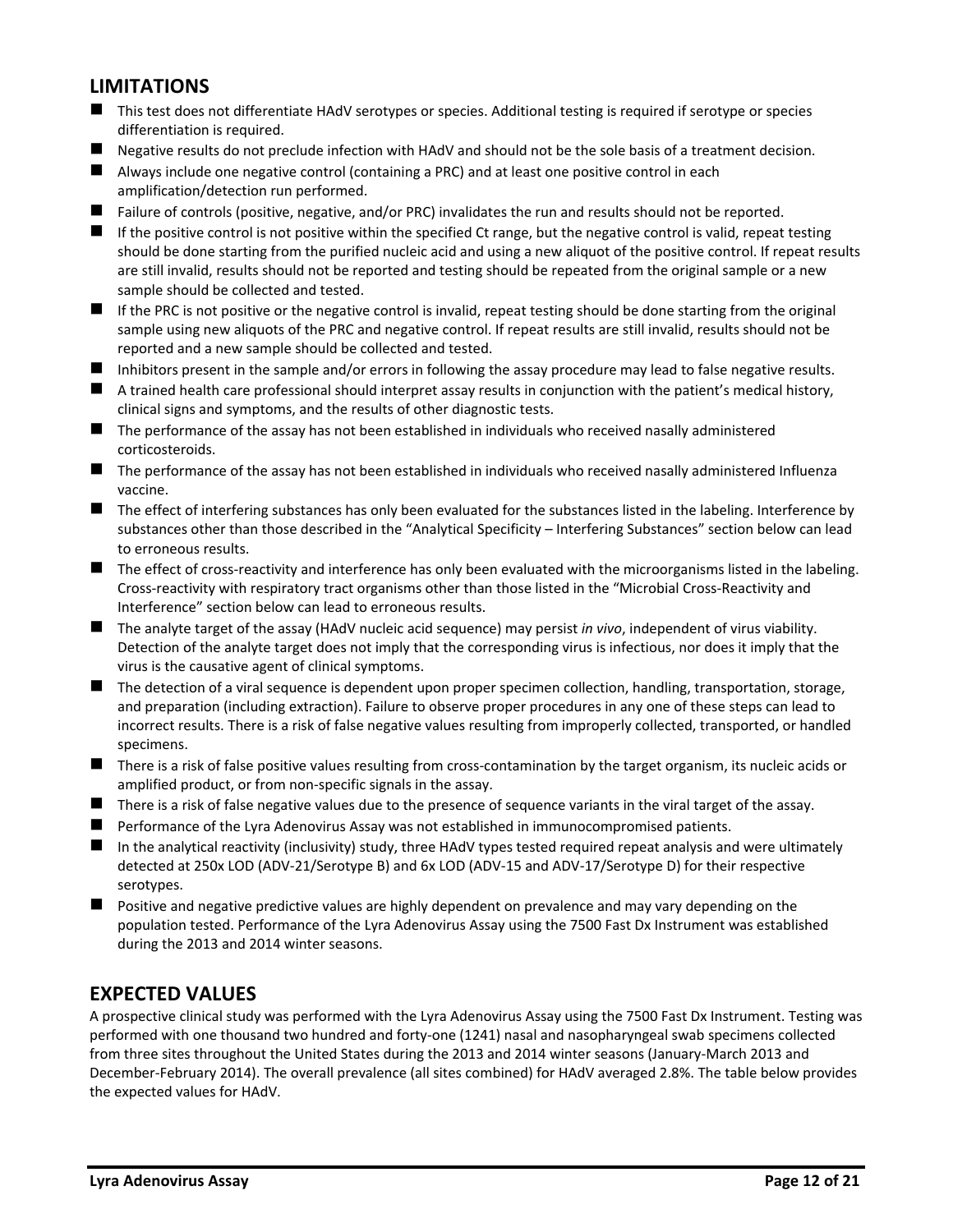| Expected Values for the Winter of 2013 and 2014 (Combined) |          |                                          |                                 |                                                        |                               |  |  |  |
|------------------------------------------------------------|----------|------------------------------------------|---------------------------------|--------------------------------------------------------|-------------------------------|--|--|--|
| Age                                                        | # Tested | Lyra Adenovirus<br><b>Assay Positive</b> | <b>Expected</b><br><b>Value</b> | <b>Total Positive</b><br>by Reference<br><b>Method</b> | <b>Observed</b><br>Prevalence |  |  |  |
| $<$ 1                                                      | 73       | 8                                        | 11.0%                           |                                                        | 1.4%                          |  |  |  |
| $1$ to 5                                                   | 452      | 60                                       | 13.3%                           | 24                                                     | 5.3%                          |  |  |  |
| 6 to 10                                                    | 157      | 10                                       | 6.4%                            | 4                                                      | 2.5%                          |  |  |  |
| 11 to 15                                                   | 67       | 4                                        | 6.0%                            |                                                        | 3.0%                          |  |  |  |
| 16 to 21                                                   | 55       | 3                                        | 5.5%                            |                                                        | 1.8%                          |  |  |  |
| >21                                                        | 437      | 4                                        | 0.9%                            | 3                                                      | 0.7%                          |  |  |  |
| Total                                                      | 1241     | 89                                       | 7.2%                            | 35                                                     | 2.8%                          |  |  |  |

# <span id="page-12-0"></span>**CLINICAL PERFORMANCE**

The evaluation of the Lyra Adenovirus Assay occurred in a prospective multi-center study using one thousand two hundred and forty-one (1241) fresh specimens collected from the upper respiratory tract at three sites in the United States (one in-house). This data was supplemented with results obtained from testing one hundred five (105) retrospectively selected frozen specimens collected from the upper respiratory tract at a single site in the United States. All of the prospective and retrospective specimens were processed with the NucliSENS easyMag System to extract viral nucleic acids. The 7500 Fast Dx Instrument was used with the Lyra Adenovirus Assay for the amplification and detection of the DNA target.

#### <span id="page-12-1"></span>**Prospective Clinical Study**

For the prospective study, performance of the Lyra Adenovirus Assay on the 7500 Fast Dx Instrument was compared to an FDA-cleared direct detection kit for respiratory specimens. The kit is a composite method of viral culture with direct fluorescent antigen staining (CDFA) followed by direct fluorescent antibody staining of the specimen (SDFA). A specimen was called positive if either the CDFA or the SDFA were positive. For a specimen to be called negative, it must be negative for both CDFA and SDFA.

| Age and Gender Distribution for Prospective Clinical Study |        |             |  |  |  |  |
|------------------------------------------------------------|--------|-------------|--|--|--|--|
| Gender                                                     | Female | <b>Male</b> |  |  |  |  |
| Total                                                      | 651    | 590         |  |  |  |  |
| Age                                                        |        |             |  |  |  |  |
| $<$ 1                                                      | 31     | 42          |  |  |  |  |
| $1$ to 5                                                   | 210    | 242         |  |  |  |  |
| 6 to 10                                                    | 86     | 71          |  |  |  |  |
| 11 to 15                                                   | 31     | 36          |  |  |  |  |
| 16 to 21                                                   | 33     | 22          |  |  |  |  |
| >21                                                        | 260    | 177         |  |  |  |  |

The gender and age demographics for the prospectively collected specimens are listed below.

One thousand two hundred forty-one (1241) fresh specimens were collected and transported to each laboratory for testing with the Lyra Adenovirus Assay. Sites 2 and 3 performed the extraction and testing for all samples collected at their site. Specimens collected at site 1 were sent to an in-house testing lab where they were extracted and tested using the Lyra Adenovirus Assay. Samples collected at these sites were extracted within 72 hours of collection using the NucliSENS easyMag System and then tested using the Lyra Adenovirus Assay run on the 7500 Fast Dx Instrument. All reference testing with the comparator method was conducted at an in-house testing lab. Specimens were shipped to this location daily with cold packs and were cultured within 72 hours of collection.

Two (2) specimens were invalid when initially tested with the Lyra Adenovirus Assay. The specimens were re-tested according to the instructions for use and were invalid upon repeat testing. The specimens have been removed from the data presented below. The table below details the HAdV results for the remaining one thousand two hundred thirty-nine (1239) specimens.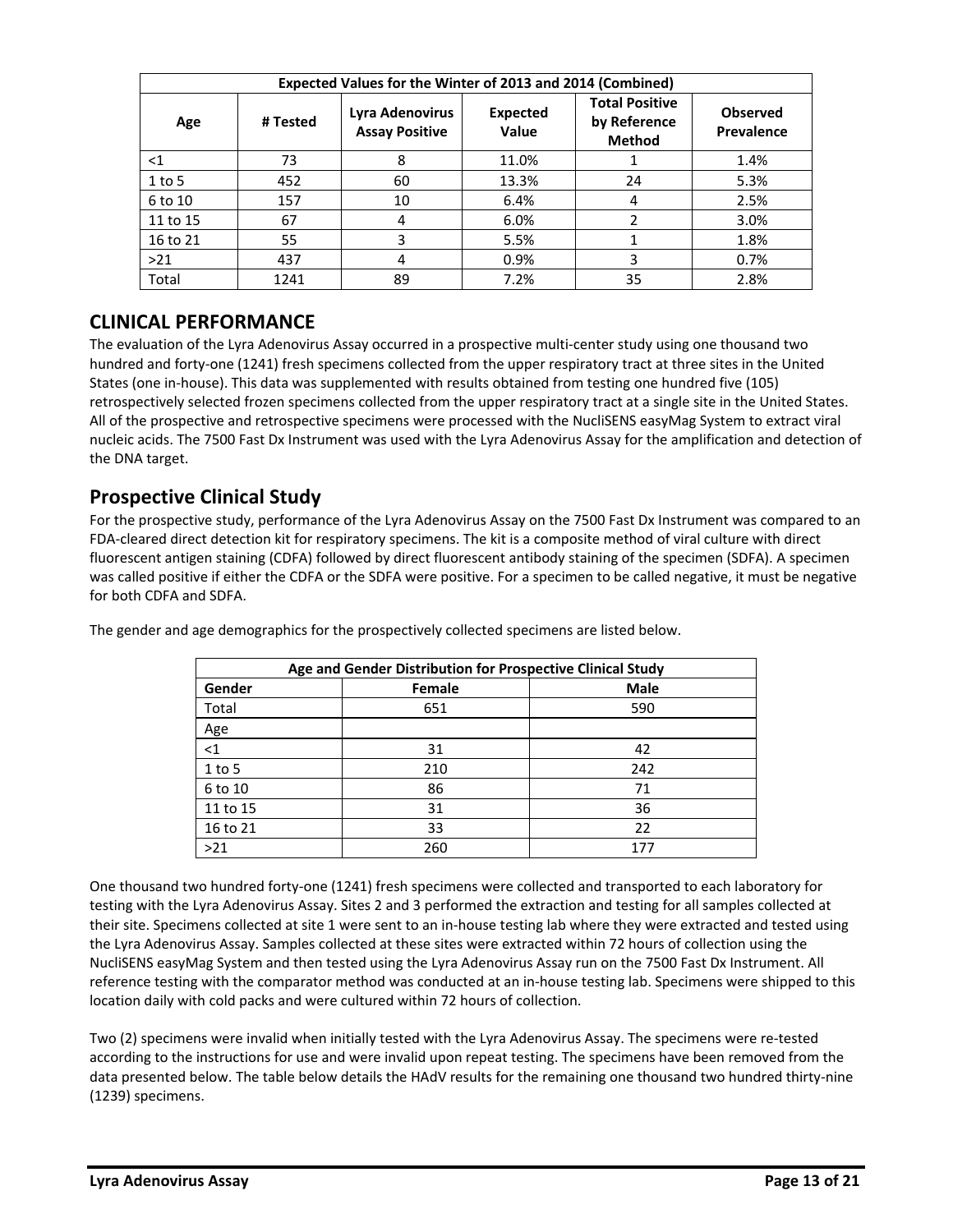| <b>Combined Site Data - Prospective Samples</b> |           |                                   |                 |  |  |  |  |
|-------------------------------------------------|-----------|-----------------------------------|-----------------|--|--|--|--|
|                                                 |           | <b>Comparator: CDFA with SDFA</b> |                 |  |  |  |  |
| Lyra Adenovirus Assay                           | Positive  | Negative                          | Total           |  |  |  |  |
| Positive                                        | 35        | $54*$                             | 89              |  |  |  |  |
| Negative                                        | 0         | 1150                              | 1150            |  |  |  |  |
| Total                                           | 35        | 1204                              | 1239            |  |  |  |  |
|                                                 | 95% CI    |                                   |                 |  |  |  |  |
| Sensitivity                                     | 35/35     | 100%                              | 90.1% to 100%   |  |  |  |  |
| Specificity                                     | 1150/1204 | 95.5%                             | 94.2 % to 96.5% |  |  |  |  |

\*Forty-five (45) of the fifty-four (54) positives were positive by an additional FDA cleared PCR assay. Four (4) of the fifty-four (54) positives were negative by an additional FDA cleared PCR assay. Two (2) of the fifty-four (54) positives were invalid by an additional FDA cleared PCR assay. Three (3) of the fifty-four (54) positives had insufficient volume for additional testing.

# <span id="page-13-0"></span>**Retrospectively Selected Specimens**

Due to the low prevalence of adenovirus at the clinical sites during the study period, a set of retrospectively selected samples were also tested. One hundred five (105) frozen nasopharyngeal swab specimens were obtained from a pediatric hospital in the Southern United States. These specimens were selected based on a qualitative result previously generated by an FDA-cleared respiratory panel. All specimens were stored frozen at –70°C until they were shipped to an in-house testing lab where they were extracted and tested with the Lyra Adenovirus Assay and the comparator, an FDA-cleared PCR assay. The operator performing the testing was blinded to the identity of these specimens. The table below shows the agreement of the Lyra Adenovirus Assay with the comparator (an FDA-cleared PCR assay).

| Data from a Single Site – Retrospectively Selected Samples |                                          |          |                |  |  |  |  |
|------------------------------------------------------------|------------------------------------------|----------|----------------|--|--|--|--|
|                                                            | <b>Comparator: FDA-Cleared PCR Assay</b> |          |                |  |  |  |  |
| Lyra Adenovirus Assay                                      | Positive                                 | Negative | Total          |  |  |  |  |
| <b>Positive</b>                                            | 27                                       | $1*$     | 28             |  |  |  |  |
| Negative                                                   | 0                                        | 77       | 77             |  |  |  |  |
| Total                                                      | 27                                       | 78       | 105            |  |  |  |  |
|                                                            |                                          |          |                |  |  |  |  |
| Positive Percent Agreement                                 | 27/27                                    | 100%     | 87.5% to 100%  |  |  |  |  |
| <b>Negative Percent Agreement</b>                          | 77/78                                    | 98.7%    | 93.1% to 99.8% |  |  |  |  |

\*One (1) of one (1) positive was positive by a third FDA-cleared PCR assay.

# <span id="page-13-1"></span>**ANALYTICAL PERFORMANCE**

#### <span id="page-13-2"></span>**Limit of Detection**

The analytical sensitivity (limit of detection or LOD) of the Lyra Adenovirus Assay was determined using quantified (TCID<sub>50</sub>/mL) stocks of representative serotypes from the six (6) species of HAdV serially diluted in negative nasal matrix. Each dilution tested was extracted in replicates of 20 per concentration using the NucliSENS easyMag System and tested on the 7500 Fast Dx Instrument. Testing was performed with three manufactured device lots. LOD is defined as the lowest concentration at which 95% of all replicates tested positive.

| <b>Summary of LOD Study</b> |                        |               |  |  |  |  |
|-----------------------------|------------------------|---------------|--|--|--|--|
| Species/ Serotype           | LOD (TCID $_{50}$ /mL) | Avg. Ct Value |  |  |  |  |
| A/31                        | $8.00 \times 10^{-2}$  | 28.5          |  |  |  |  |
| B/3                         | $8.00 \times 10^{-2}$  | 28.3          |  |  |  |  |
| C/1                         | $8.00 \times 10^{-2}$  | 28.1          |  |  |  |  |
| D/19                        | 1.61 x10 <sup>1</sup>  | 28.6          |  |  |  |  |
| E/4                         | $1.00 \times 10^{0}$   | 27.7          |  |  |  |  |
| F/41                        | $3.20 \times 10^{-2}$  | 28.9          |  |  |  |  |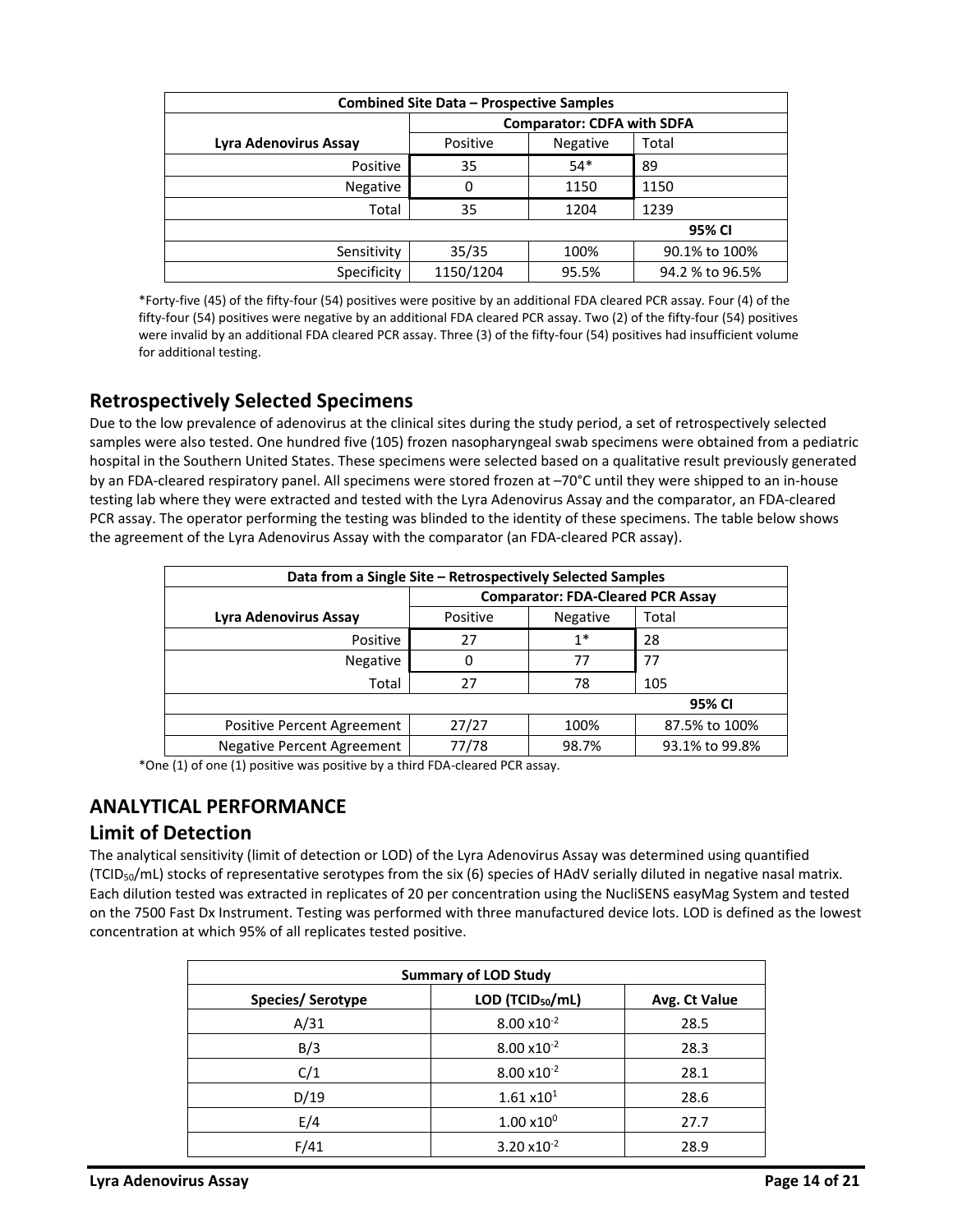# <span id="page-14-0"></span>**Analytical Reactivity (Inclusivity)**

To verify the Lyra Adenovirus Assay detects the fifty-two (52) known serotypes of HAdV, 49 serotypes were initially tested at or near the species LOD (see above). Higher concentrations were tested if the organism was not detected at the LOD. Each of the 49 serotypes tested was detected by the Lyra Adenovirus Assay. Three types were not detected at 2x LOD. These types were subjected to repeat analysis and were ultimately detected at 250x LOD (ADV-21/Serotype B) and 6x LOD (ADV-ADV-15 and ADV-17/Serotype D) for their respective serotypes.

| <b>HAdV Serotypes Reactivity Summary</b> |          |                                                         |                                           |  |  |
|------------------------------------------|----------|---------------------------------------------------------|-------------------------------------------|--|--|
| <b>Species</b>                           | Serotype | <b>Concentration Tested</b><br>(TCID <sub>50</sub> /mL) | <b>Multiple of LOD</b><br><b>Detected</b> |  |  |
| A                                        | HAdV-12  | $1.60 \times 10^{-1}$                                   | 2x LOD                                    |  |  |
|                                          | HAdV-18  | $1.60 \times 10^{-1}$                                   | 2x LOD                                    |  |  |
|                                          | HAdV-7   | $1.60 \times 10^{-1}$                                   | 2x LOD                                    |  |  |
|                                          | HAdV-11  | $1.60 \times 10^{-1}$                                   | 2x LOD                                    |  |  |
|                                          | HAdV-14  | $1.60 \times 10^{-1}$                                   | 2x LOD                                    |  |  |
|                                          | HAdV-16  | $1.60 \times 10^{-1}$                                   | 2x LOD                                    |  |  |
| B                                        | HAdV-21  | $2.00 \times 10^{1}$                                    | 250x LOD*                                 |  |  |
|                                          | HAdV-34  | $1.60 \times 10^{-1}$                                   | 2x LOD                                    |  |  |
|                                          | HAdV-35  | $1.60 \times 10^{-1}$                                   | 2x LOD                                    |  |  |
|                                          | HAdV-50  | $1.60 \times 10^{-1}$                                   | 2x LOD                                    |  |  |
|                                          | HAdV-2   | $1.60 \times 10^{-1}$                                   | 2x LOD                                    |  |  |
| $\mathsf C$                              | HAdV-5   | $1.60 \times 10^{-1}$                                   | 2x LOD                                    |  |  |
|                                          | HAdV-6   | $1.60 \times 10^{-1}$                                   | 2x LOD                                    |  |  |
| F                                        | HAdV-40  | $6.40 \times 10^{-2}$                                   | 2x LOD                                    |  |  |
|                                          | HAdV-8   | $3.22 \times 10^{-1}$                                   | 2x LOD                                    |  |  |
|                                          | HAdV-9   | $3.22 \times 10^{-1}$                                   | 2x LOD                                    |  |  |
|                                          | HAdV-10  | $3.22 \times 10^{-1}$                                   | 2x LOD                                    |  |  |
|                                          | HAdV-13  | $3.22 \times 10^{-1}$                                   | 2x LOD                                    |  |  |
|                                          | HAdV-15  | $9.66 \times 10^{1}$                                    | 6xLOD*                                    |  |  |
|                                          | HAdV-17  | $9.66 \times 10^{1}$                                    | 6xLOD*                                    |  |  |
|                                          | HAdV-20  | $3.22 \times 10^{-1}$                                   | 2x LOD                                    |  |  |
|                                          | HAdV-22  | $3.22 \times 10^{-1}$                                   | 2x LOD                                    |  |  |
|                                          | HAdV-23  | $3.22 \times 10^{-1}$                                   | 2x LOD                                    |  |  |
| D                                        | HAdV-24  | $3.22 \times 10^{-1}$                                   | 2x LOD                                    |  |  |
|                                          | HAdV-25  | $3.22 \times 10^{-1}$                                   | 2x LOD                                    |  |  |
|                                          | HAdV-26  | $3.22 \times 10^{-1}$                                   | 2x LOD                                    |  |  |
|                                          | HAdV-27  | $3.22 \times 10^{-1}$                                   | 2x LOD                                    |  |  |
|                                          | HAdV-28  | $3.22 \times 10^{-1}$                                   | 2x LOD                                    |  |  |
|                                          | HAdV-29  | $3.22 \times 10^{-1}$                                   | 2x LOD                                    |  |  |
|                                          | HAdV-30  | $3.22 \times 10^{-1}$                                   | 2x LOD                                    |  |  |
|                                          | HAdV-32  | $3.22 \times 10^{-1}$                                   | 2x LOD                                    |  |  |
|                                          | HAdV-33  | $3.22 \times 10^{-1}$                                   | 2x LOD                                    |  |  |
|                                          | HAdV-36  | $3.22 \times 10^{-1}$                                   | 2x LOD                                    |  |  |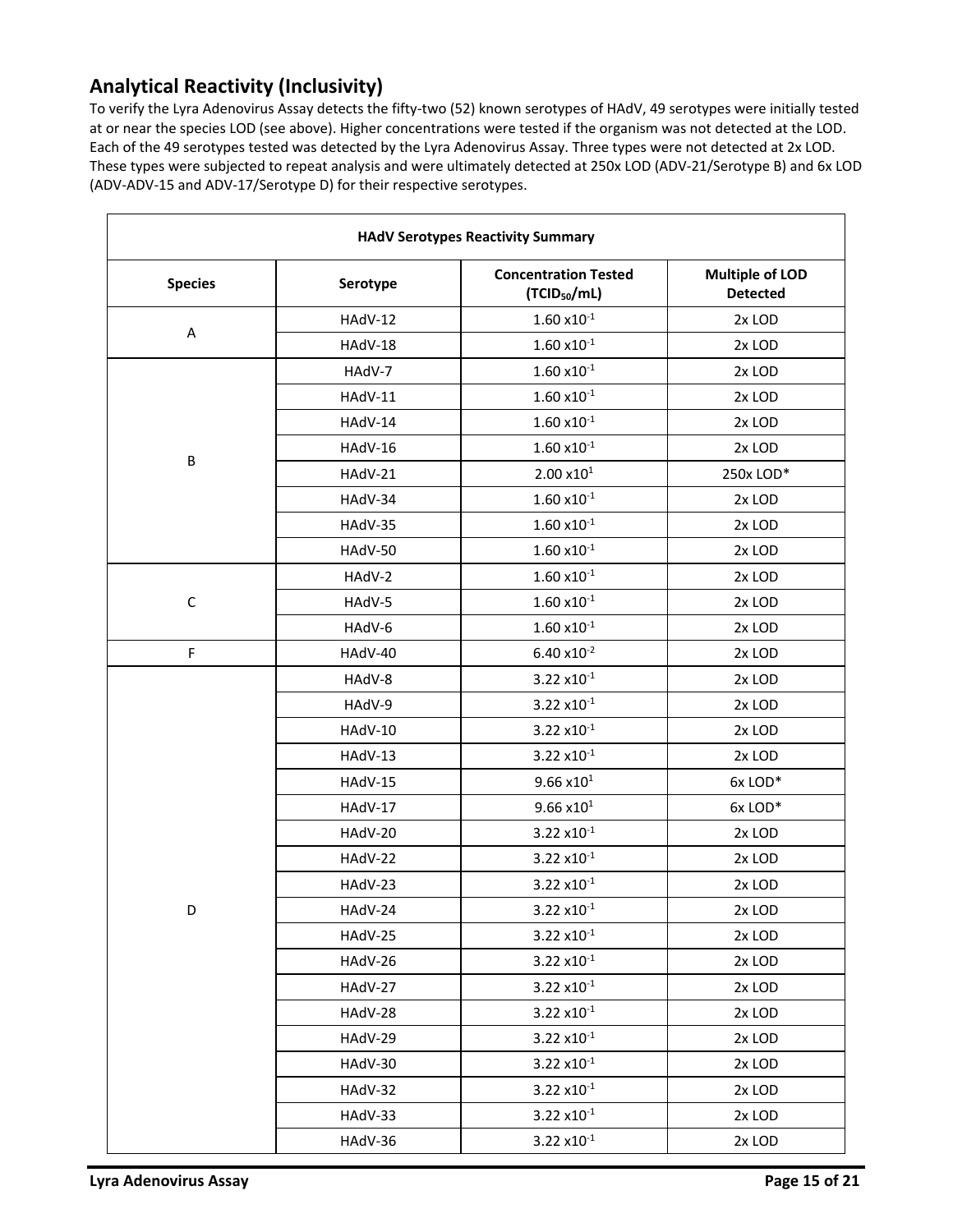| <b>HAdV Serotypes Reactivity Summary</b> |          |                                                         |                                           |  |  |
|------------------------------------------|----------|---------------------------------------------------------|-------------------------------------------|--|--|
| <b>Species</b>                           | Serotype | <b>Concentration Tested</b><br>(TCID <sub>50</sub> /mL) | <b>Multiple of LOD</b><br><b>Detected</b> |  |  |
|                                          | HAdV-37  | $3.22 \times 10^{-1}$                                   | 2x LOD                                    |  |  |
|                                          | HAdV-39  | $3.22 \times 10^{-1}$                                   | 2x LOD                                    |  |  |
|                                          | HAdV-43  | $3.22 \times 10^{-1}$                                   | 2x LOD                                    |  |  |
|                                          | HAdV-44  | $3.22 \times 10^{-1}$                                   | 2x LOD                                    |  |  |
|                                          | HAdV-45  | $3.22 \times 10^{-1}$                                   | 2x LOD                                    |  |  |
|                                          | HAdV-46  | $3.22 \times 10^{-1}$                                   | 2x LOD                                    |  |  |
|                                          | HAdV-47  | $3.22 \times 10^{-1}$                                   | 2x LOD                                    |  |  |
|                                          | HAdV-48  | $3.22 \times 10^{-1}$                                   | 2x LOD                                    |  |  |
|                                          | HAdV-49  | $3.22 \times 10^{-1}$                                   | 2x LOD                                    |  |  |
|                                          | HAdV-51  | $3.22 \times 10^{-1}$                                   | 2x LOD                                    |  |  |

\*HAdV-15, HAdV-17, and HAdV-21 required repeat testing and were ultimately found to be detected at 6x LOD (HAdV-15 and HAdV-17) and 250x LOD (HAdV-21).

*NOTE: Most viruses were re-grown and quantified in TCID<sup>50</sup> (50% Tissue Culture Infectious Dose) for LOD determination. The unit TCID<sup>50</sup> is a measure of infectivity or cytotoxicity rather than number of organisms or copies of nucleic acid. Variability in TCID50/mL may not accurately reflect differences in the relative sensitivity of detection between different strains of the same organism.*

HAdV Species D serotypes 38 and 42 and Species G serotype 52 (often associated with conjunctivitis and gastroenteritis) were not evaluated for inclusivity as the sponsor could not obtain these strains. Instead, the manufacturer conducted an *in silico* analysis where they aligned their probe and primers with the target regions from a single sequence (obtained from GenBank) for each of these adenovirus types. The alignments showed that 100% agreement of the forward primer with types 38, 42, and 52. For the reverse primer, there were 3 mismatches detected on the sequences for types 38 and 42 (84% homology) and 2 mismatches with the sequence for type 52 (89.5% homology). For the probe, there was 100% agreement with types 38 and 42 and 3 mismatches with the sequence for type 52 (85% homology).

# <span id="page-15-0"></span>**Reproducibility Study**

The reproducibility of the Lyra Adenovirus Assay was evaluated at three (3) laboratory sites (two external, one in-house). The reproducibility panel consisted of four (4) simulated samples that include moderate positive (5x LOD) and low positive (2x LOD), high negative (0.5x LOD), and negative (ADV Negative Nasal Matrix) samples. HAdV positive panel members were created by spiking HAdV type 31 into negative nasal matrix. The panels and controls (ADV Positive Control and ADV Negative Control) were extracted with the NucliSENS easy MAG System and tested with the Lyra Adenovirus Assay run on the 7500 Fast Dx Instrument. Panels and controls were tested at each site by 2 operators for 5 non-consecutive days (triplicate testing x 2 operators x 3 replicates x 5 days x 3 sites = 90 results per level for each virus). The LOD values were based on the values obtained in the LOD study.

| <b>Reproducibility Results - 7500 Fast Dx</b> |                                 |                         |         |                             |                  |         |                             |                  |                           |                             |                         |     |
|-----------------------------------------------|---------------------------------|-------------------------|---------|-----------------------------|------------------|---------|-----------------------------|------------------|---------------------------|-----------------------------|-------------------------|-----|
| Panel                                         |                                 | Site 1                  |         | Site 2                      |                  | Site 3  |                             |                  | <b>Combined Site Data</b> |                             |                         |     |
| <b>Member ID</b>                              | Rate of<br><b>Detectio</b><br>n | <b>AVE</b><br><b>Ct</b> | %<br>CV | Rate of<br><b>Detection</b> | <b>AVE</b><br>Ct | ℅<br>CV | Rate of<br><b>Detection</b> | <b>AVE</b><br>Ct | %<br>CV                   | Rate of<br><b>Detection</b> | <b>AVE</b><br><b>Ct</b> | %CV |
| HAdV High<br>Negative<br>$(0.5x$ LOD)         | 30/30                           | 29.0                    | 4.9     | 30/30                       | 28.9             | 4.2     | $26/30*$                    | 27.8             | 8.8                       | 86/90*                      | 28.6                    | 6.2 |
| HAdV Low<br>Positive<br>$(2x$ LOD)            | 30/30                           | 26.7                    | 2.3     | 30/30                       | 26.2             | 3.0     | 30/30                       | 26.1             | 9.3                       | 90/90                       | 26.4                    | 5.9 |
| HAdV<br>Moderate<br>Positive<br>$(5x$ LOD)    | 30/30                           | 25.2                    | 1.7     | 30/30                       | 24.8             | 3.0     | 30/30                       | 24.1             | 6.8                       | 90/90                       | 24.8                    | 4.8 |
| HAdV<br>Negative<br>Nasal<br>Matrix           | 0/30                            | N/A                     | N/A     | 0/30                        | N/A              | N/A     | 0/30                        | N/A              | N/A                       | 0/90                        | N/A                     | N/A |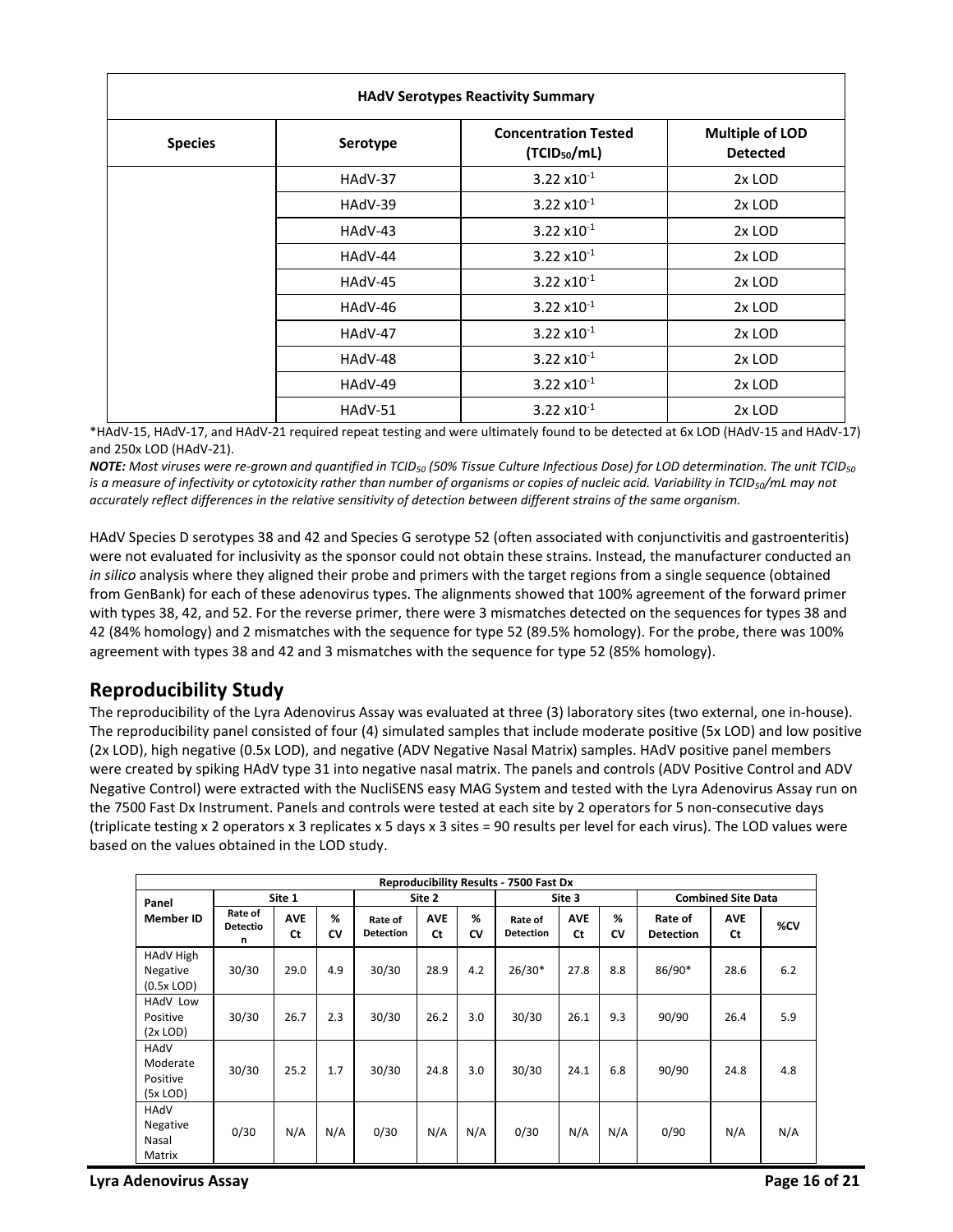|                             | <b>Reproducibility Results - 7500 Fast Dx</b> |                  |         |                             |                  |         |                             |                  |                           |                             |                  |     |
|-----------------------------|-----------------------------------------------|------------------|---------|-----------------------------|------------------|---------|-----------------------------|------------------|---------------------------|-----------------------------|------------------|-----|
| Panel                       |                                               | Site 1           |         | Site 2                      |                  | Site 3  |                             |                  | <b>Combined Site Data</b> |                             |                  |     |
| <b>Member ID</b>            | Rate of<br><b>Detectio</b><br>n               | <b>AVE</b><br>Ct | %<br>CV | Rate of<br><b>Detection</b> | <b>AVE</b><br>Ct | %<br>CV | Rate of<br><b>Detection</b> | <b>AVE</b><br>Ct | %<br>CV                   | Rate of<br><b>Detection</b> | <b>AVE</b><br>Ct | %CV |
| HAdV<br>Positive<br>Control | 30/30                                         | 20.5             | 2.5     | 30/30                       | 18.2             | 3.9     | 30/30                       | 17.1             | 3.7                       | 90/90                       | 18.6             | 8.5 |
| HAdV<br>Negative<br>Control | 0/30                                          | N/A              | N/A     | 0/30                        | N/A              | N/A     | 0/30                        | N/A              | N/A                       | 0/90                        | N/A              | N/A |

\*One replicate was removed from the analysis because it had an invalid PRC result. Three replicates incorrectly tested negative.

#### <span id="page-16-0"></span>**Microbial Cross-reactivity and Interference**

The analytical specificity of the Lyra Adenovirus Assay was evaluated by testing a panel consisting of 30 viral, 26 bacterial, and 1 yeast strain representing respiratory pathogens or flora commonly present in the nasopharynx. The organisms were tested in the presence and absence of 2x LOD HAdV to determine if there was interference or cross-reactivity, respectively. Samples were extracted using the NucliSENS easyMAG instrument and tested in triplicate. All HAdV positive samples remained positive and all HAdV negative samples remained negative, indicating that there was no interference or cross-reactivity in the presence of the organisms tested. Each microorganism was tested three times, once in the presence of HAdV type 4, once in the presence of HAdV type 31, and once in the presence of negative nasal matrix.

Organisms used for the study were the following:

|                              | <b>Concentration tested</b> | <b>Lyra Adenovirus Assay Result</b> |                         |  |  |
|------------------------------|-----------------------------|-------------------------------------|-------------------------|--|--|
| Organism                     | (TCID50/mL or               | Interference                        | <b>Cross-reactivity</b> |  |  |
|                              | CFU/mL)                     | (+ HAdV)                            | (- HAdV)                |  |  |
| Bordetella pertussis         | $9.08E + 08$                | Positive                            | Negative                |  |  |
| Bordetella bronchiseptica    | 5.40E+08                    | Positive                            | Negative                |  |  |
| Chlamydophila pneumoniae     | $0.11$ ng/ $\mu$ L          | Positive                            | Negative                |  |  |
| Chlamydia trachomatis        | 2.10E+06                    | Positive                            | Negative                |  |  |
| Legionella pneumophila       | 1.42E+09                    | Positive                            | Negative                |  |  |
| Mycobacterium intracellualre | 1.53E+09                    | Positive                            | Negative                |  |  |
| Mycobacterium tuberculosis   | 9.30E+06                    | Positive                            | Negative                |  |  |
| Mycobacterium avium          | 3.18E+09                    | Positive                            | Negative                |  |  |
| Mycoplasma pneumoniae        | 3.16E+06                    | Positive                            | Negative                |  |  |
| Haemophilus influenzae       | 4.00E+08                    | Positive                            | Negative                |  |  |
| Pseudomonas aeruginosa       | 1.32E+09                    | Positive                            | Negative                |  |  |
| Proteus vulgaris             | 6.53E+08                    | Positive                            | Negative                |  |  |
| Proteus mirabilis            | 1.19E+09                    | Positive                            | Negative                |  |  |
| Neisseria gonorrhoeae        | 1.40E+09                    | Positive                            | Negative                |  |  |
| Neisseria meningitidis       | 1.29E+08                    | Positive                            | Negative                |  |  |
| Neisseria mucosa             | $1.61E + 08$                | Positive                            | Negative                |  |  |
| Klebsiella pneumoniae        | 9.75E+08                    | Positive                            | Negative                |  |  |
| Escherichia coli             | 1.13E+09                    | Positive                            | Negative                |  |  |
| Moraxella catarrhalis        | 1.26E+09                    | Positive                            | Negative                |  |  |
| Corynebacterium diptheriae   | 3.44E+08                    | Positive                            | Negative                |  |  |
| Lactobacillus plantarum      | 3.18E+08                    | Positive                            | Negative                |  |  |
| Streptococcus pneumoniae     | 1.43E+08                    | Positive                            | Negative                |  |  |
| Streptococcus pyogenes       | 6.38E+08                    | Positive                            | Negative                |  |  |
| Streptococcus salivarius     | 5.40E+08                    | Positive                            | Negative                |  |  |
| Staphylococcus epidermidis   | $9.23E + 08$                | Positive                            | Negative                |  |  |
| Staphylococcus aureus        | $6.08E + 08$                | Positive                            | Negative                |  |  |
| Candida albican              | 9.70E+07                    | Positive                            | Negative                |  |  |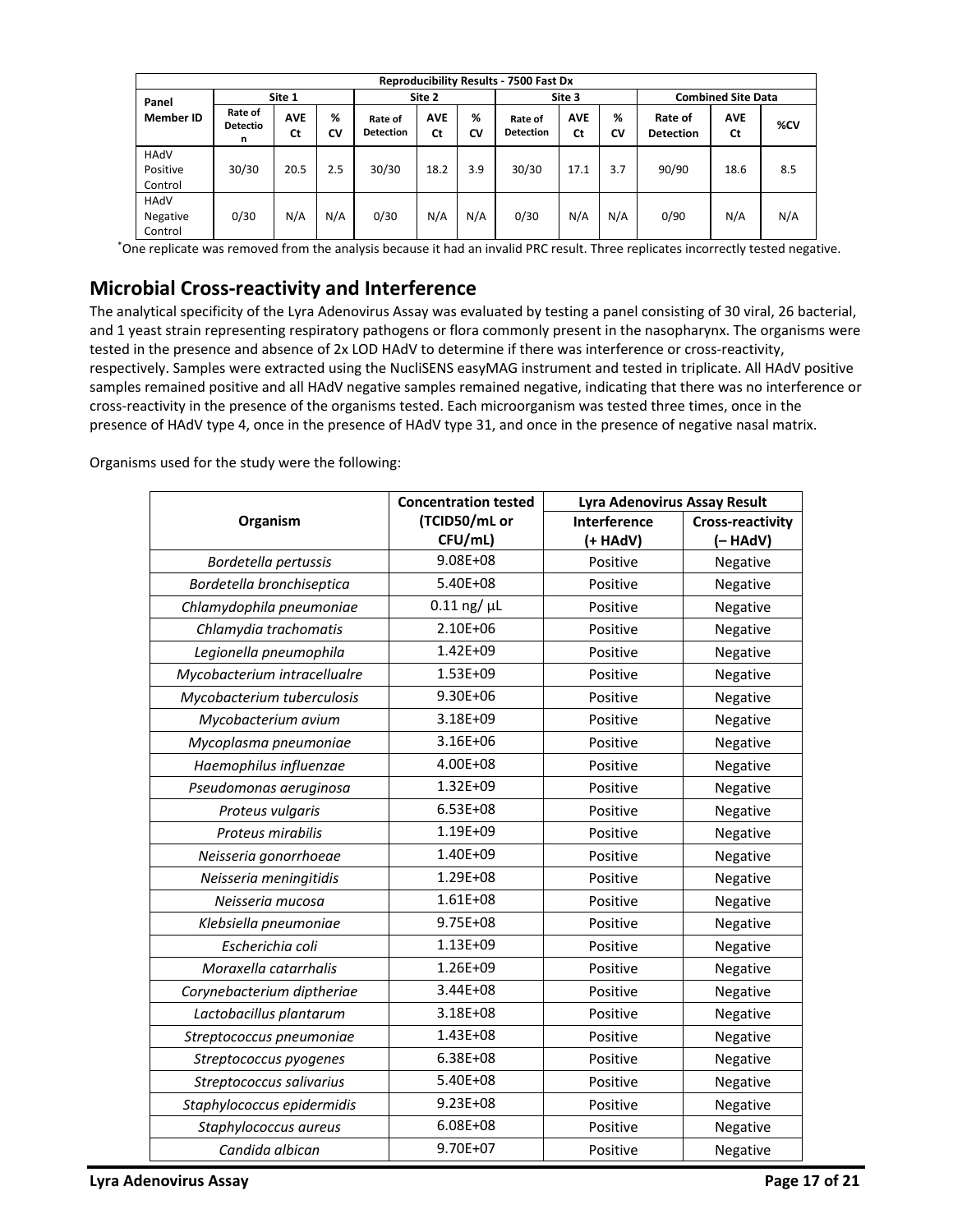|                              | <b>Concentration tested</b> | <b>Lyra Adenovirus Assay Result</b> |                         |  |  |
|------------------------------|-----------------------------|-------------------------------------|-------------------------|--|--|
| Organism                     | (TCID50/mL or               | Interference                        | <b>Cross-reactivity</b> |  |  |
|                              | CFU/mL)                     | (+ HAdV)                            | (- HAdV)                |  |  |
| Coronavirus 229E             | 2.46E+07                    | Positive                            | Negative                |  |  |
| <b>Coronavirus NL63</b>      | $1.41E + 04$                | Positive                            | Negative                |  |  |
| Coronavirus OC43             | 2.42E+07                    | Positive                            | Negative                |  |  |
| Coxsackievirus B4            | 2.00E+07                    | Positive                            | Negative                |  |  |
| Coxsackievirus B5/10/2006    | $3.62E + 05$                | Positive                            | Negative                |  |  |
| Cytomegalovirus              | 2.14E+06                    | Positive                            | Negative                |  |  |
| Echovirus 6                  | 7.60E+08                    | Positive                            | Negative                |  |  |
| Echovirus 7                  | 4.45E+06                    | Positive                            | Negative                |  |  |
| Echovirus 9                  | 2.17E+07                    | Positive                            | Negative                |  |  |
| Echovirus 11                 | 2.17E+05                    | Positive                            | Negative                |  |  |
| Enterovirus 70               | 2.41E+06                    | Positive                            | Negative                |  |  |
| Enterovirus 71               | 2.03E+05                    | Positive                            | Negative                |  |  |
| <b>Epstein Barr Virus</b>    | $9.27E + 07$                | Positive                            | Negative                |  |  |
| HSV Type 1 MacIntyre Strain  | 5.89E+06                    | Positive                            | Negative                |  |  |
| HSV Type 2 Strain G          | 1.96E+06                    | Positive                            | Negative                |  |  |
| Human Metapneumovirus (A1)   | 3.66E+05                    | Positive                            | Negative                |  |  |
| Human Rhinovirus 45          | 2.94E+04                    | Positive                            | Negative                |  |  |
| <b>Human Rhinovirus 52</b>   | 2.63E+04                    | Positive                            | Negative                |  |  |
| Influenza A/Mexico/4108/2009 | 4.08E+05                    | Positive                            | Negative                |  |  |
| Influenza A/Port Chalmers    | 3.55E+08                    | Positive                            | Negative                |  |  |
| Influenza B/Florida/04/2006  | 1.54E+06                    | Positive                            | Negative                |  |  |
| <b>Measles</b>               | 1.95E+06                    | Positive                            | Negative                |  |  |
| <b>Mumps Virus</b>           | 2.75E+08                    | Positive                            | Negative                |  |  |
| Parainfluenza Type 1         | 3.97E+06                    | Positive                            | Negative                |  |  |
| Parainfluenza Type 2         | 3.15E+08                    | Positive                            | Negative                |  |  |
| Parainfluenza Type 3         | 2.36E+07                    | Positive                            | Negative                |  |  |
| Parainfluenza Type 4A        | 1.04E+05                    | Positive                            | Negative                |  |  |
| RSV A (Long)                 | 4.36E+04                    | Positive                            | Negative                |  |  |
| RSV B (Wash/18537/62)        | 3.43E+05                    | Positive                            | Negative                |  |  |
| Varicella Zoster Virus       | $1.11E + 04$                | Positive                            | Negative                |  |  |

#### <span id="page-17-0"></span>**Analytical Specificity – Interfering Substances**

The performance of Lyra Adenovirus Assay was evaluated with potentially interfering substances that may be present in nasopharyngeal specimens. The 11 potentially interfering substances were evaluated using HAdV at a concentration of 2x LOD. Each interfering substance was tested three times, once in the presence of HAdV type 4, once in the presence of HAdV type 31, and once in the presence of negative nasal matrix. All HAdV positive samples remained positive and all HAdV negative samples remained negative, indicating that there was no interference in the presence of the substances tested.

| <b>Substance Name</b>                                                   | <b>Concentration Tested</b>                                          |
|-------------------------------------------------------------------------|----------------------------------------------------------------------|
| Mucin (Bovine Submaxillary Gland, type I-S)                             | $60 \mu g/mL$                                                        |
| Blood (human), EDTA anticoagulated                                      | 2% (vol/vol)                                                         |
| Neo-Synephrine                                                          | 15% (vol/vol)                                                        |
| Afrin Nasal Spray                                                       | 15% (vol/vol)                                                        |
| Zicam Homeopathic Non-Drowsy Allergy<br>Relief No Drip Liquid Nasal Gel | 5% (vol/vol)                                                         |
| Saline Nasal Spray                                                      | 15% (vol/vol) of dose                                                |
| <b>Throat Lozenges</b>                                                  | 0.68 g/mL; 1/18 drop, crushed; active ingredients: 1.7 mg/mL menthol |
| Zanamivir                                                               | $3.3 - 5$ mg/mL                                                      |
| Tobramycin                                                              | $4.0 \mu g/mL$                                                       |
| Mupirocin                                                               | $6.6 - 10$ mg/mL                                                     |
| Oseltamivir phosphate                                                   | $7.5 - 25$ mg/mL                                                     |

**Lyra Adenovirus Assay Page 18 of 21**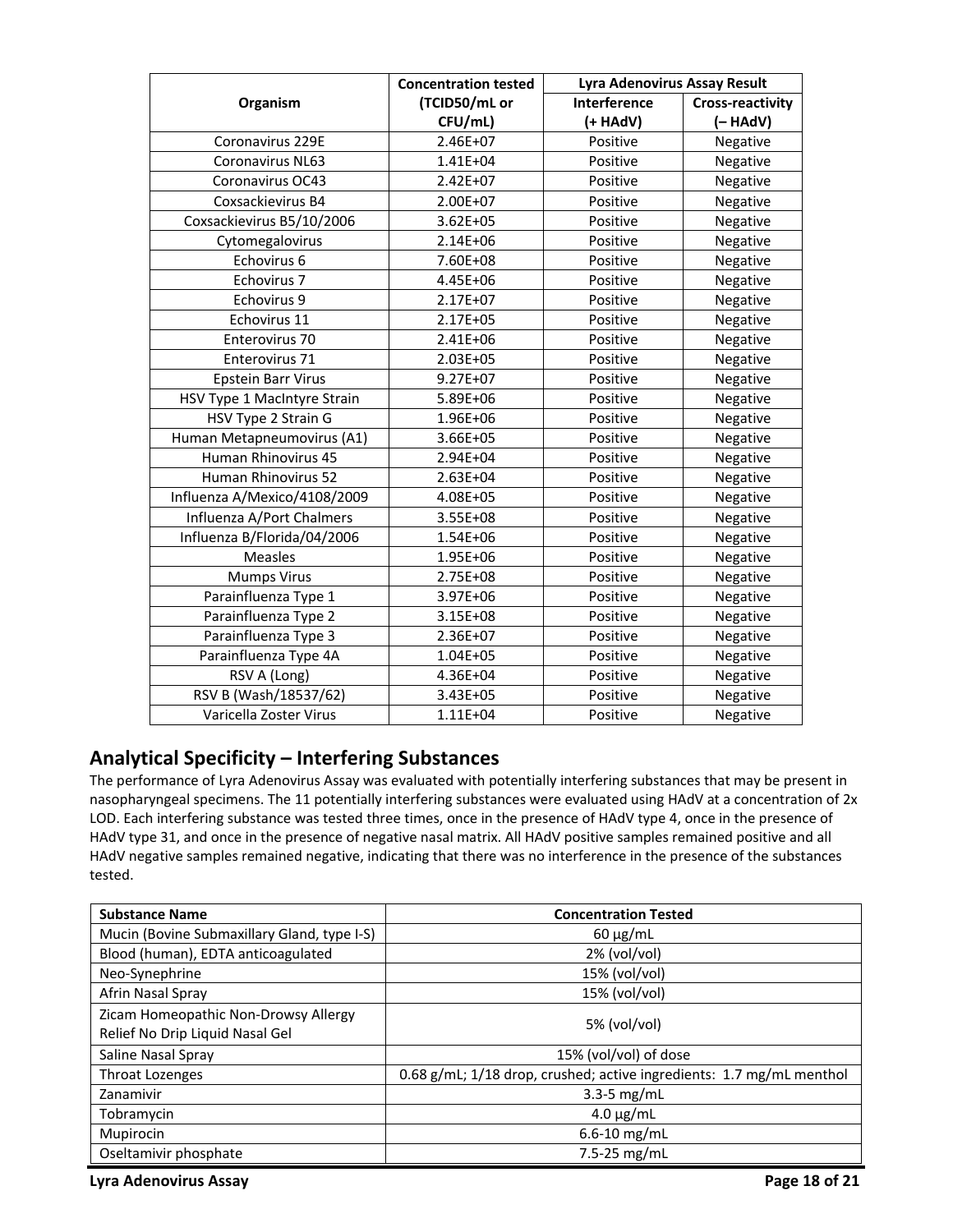# <span id="page-18-0"></span>**Carry-over and Cross-contamination Study**

A carry-over study was conducted using a 96-sample panel consisting of 48 high positive  $(1.0 \times 10^5 \text{ TCID}_{50}/\text{mL}$  HAdV type 4) and 48 negative specimens (negative nasal matrix). The high positive samples were extracted and added to the plate in a checkerboard pattern that alternated with the negative samples. This testing was repeated over a 5 day period. There was no evidence of carry-over/cross contamination with the Lyra Adenovirus Assay using the NucliSens easyMAG automated nucleic acid extraction instrument and the 7500 Fast Dx instrument.

# <span id="page-18-1"></span>**ADDITIONAL SOURCE MATERIAL**

- 1. Guidance on Informed Consent for In Vitro Diagnostic Device Studies Leftover Human Specimens that are Not Individually Identifiable (April 2006) – [http://www.fda.gov/cdrh/oivd/guidance/1588.pdf.](http://www.fda.gov/cdrh/oivd/guidance/1588.pdf)
- 2. Draft Guidance on Nucleic Acid Based In Vitro Diagnostic Devices for Detection of Microbial Pathogens (Dec 2005) [http://www.fda.gov/cdrh/oivd/guidance/1560.html.](http://www.fda.gov/cdrh/oivd/guidance/1560.html)
- 3. CLSI EP17-A: Guidance for Protocols for Determination of Limits of Detection and Limits of Quantitations (Vol. 2, No. 34) (Oct 2004).
- 4. CLSI MM13-A: Guidance for the Collection, Transport, Preparation and Storage of Specimens for Molecular Methods (Vol. 25, No. 31) (Dec 2005).
- 5. CLSI EP7-A2: Guidance for Interference Testing in Clinical Chemistry (Vol. 25, No.27 Second Ed) (Nov 2005).
- 6. CLSI EP12-A: Guidance for User Protocol for Evaluation of Qualitative Test Performance (Vol. 22, No. 14) (Sept 2002).
- 7. CLSI MM6-A: Guidance for the Quantitative Molecular Methods for Infectious Diseases (Vol. 23, No.28) (Oct 2003).
- 8. CLSI EP5-A2: Guidance for Evaluation of Precision Performance of Quantitative Measurement Methods (Vol. 24, No. 25 Second Ed.) (Aug 2004).

# <span id="page-18-2"></span>**CUSTOMER AND TECHNICAL SUPPORT**

If you have any questions regarding the use of this product or to report a product problem, please contact Quidel Technical Support at 1.800.874.1517 (in the U.S.) or technicalsupport@quidel.com. If outside the U.S., further information can be obtained from your distributor, or directly from Quidel at one of the numbers listed below. Reference quidel.com to see more options for Support.

<span id="page-18-3"></span>

| Country                                    | Phone                    | <b>E-Mail Address</b>            |
|--------------------------------------------|--------------------------|----------------------------------|
| Europe, Middle East and Africa             | +353 (91) 412 474 (main) | emeatechnicalsupport@quidel.com  |
|                                            | 1800 200441 (toll free)  |                                  |
| Austria                                    | +43 316 231239           |                                  |
| Belgium                                    | +32 (2) 793 0180         |                                  |
| France                                     | 0 (805) 371674           |                                  |
| Germany                                    | +49 (0) 7154 1593912     |                                  |
| <b>Netherlands</b>                         | 0 800 0224198            |                                  |
| Switzerland                                | 0 800 554864             |                                  |
| United Kingdom                             | 08003688248              |                                  |
| Ireland                                    | +353 (91) 412 474        |                                  |
| Italy                                      | +39 (800) 620 549        |                                  |
| North America, Asia-Pacific, Latin America | 858.552.1100             | technicalsupport@quidel.com      |
| Canada                                     | 437.266.1704 (main)      | technicalsupport@quidel.com      |
|                                            | 888.415.8764 (toll free) |                                  |
| China                                      | 0400 920 9366 or         | chinatechnicalservice@quidel.com |
|                                            | +86 021 3217 8300        |                                  |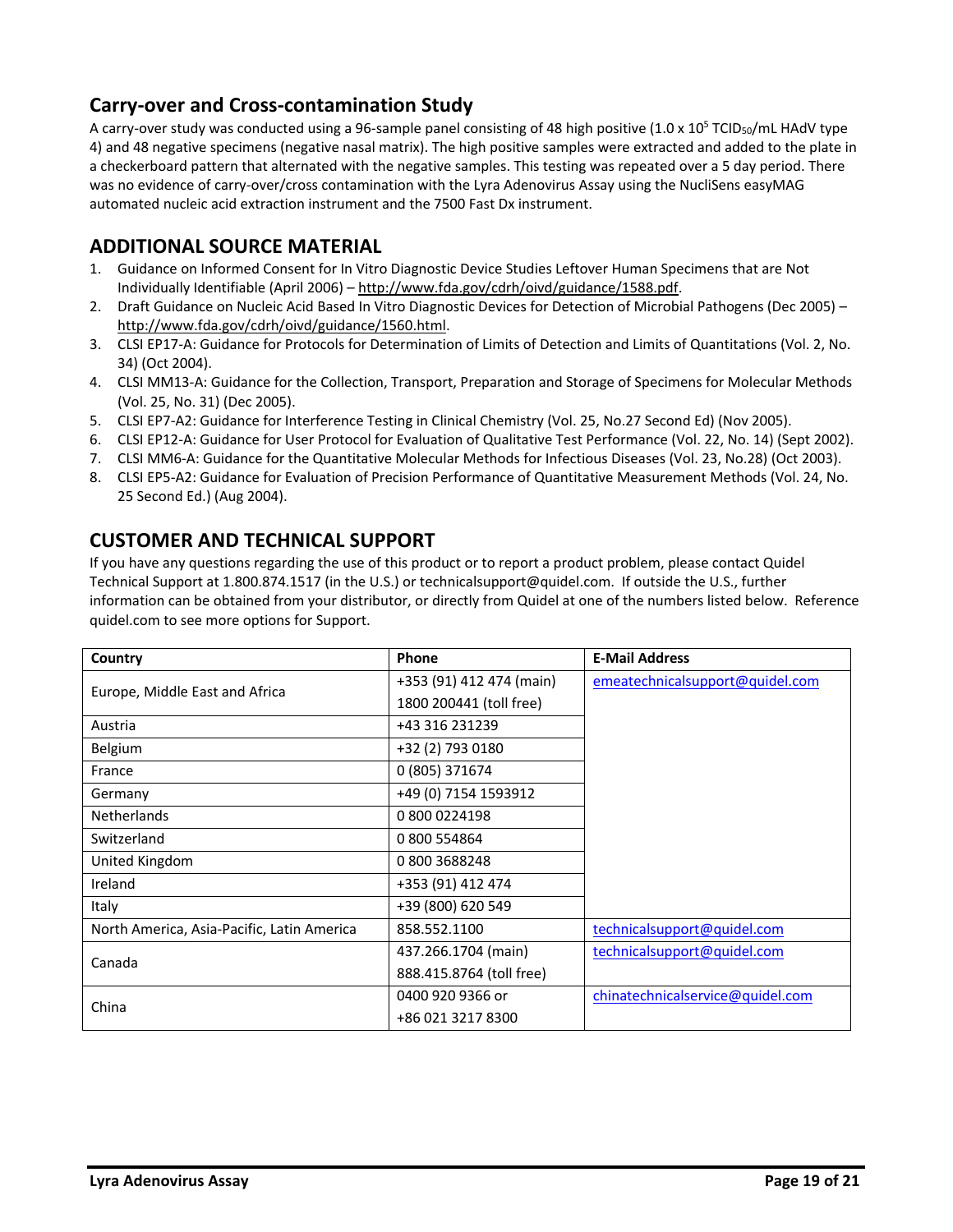#### **INTELLECTUAL PROPERTY**

Dye compounds in this product are sold under license from Biosearch Technologies, Inc., and protected by U.S. and worldwide patents either issued or in application.

Quidel and Lyra are registered trademarks of Quidel Corporation. Any other trademark contained in this document is the property of its respective owner and its use herein does not imply sponsorship or endorsement of any products or services.

#### <span id="page-19-0"></span>**REFERENCES**

1. Clinical and Laboratory Standards Institute. Viral Culture; Approved Guidelines. CLSI document M41-A [ISBN 1562386239] Clinical and Laboratory Standards Institute, 940 West Valley Road, Suite 1400, Wayne, Pennsylvania 19087-1898, USA 2006.



M113 – Lyra Adenovirus Assay kit







MDSS GmbH Schiffgraben 41 30175 Hannover, Germany



**Quidel Corporation** 2005 East State Street, Suite 100 Athens, OH 45701 USA **quidel.com** PIM113005EN00 (06/22)

#### **Revision Changes:**

- Add Intellectual Property section.
- Updated ASSISTANCE section.
- Updated symbols glossary.